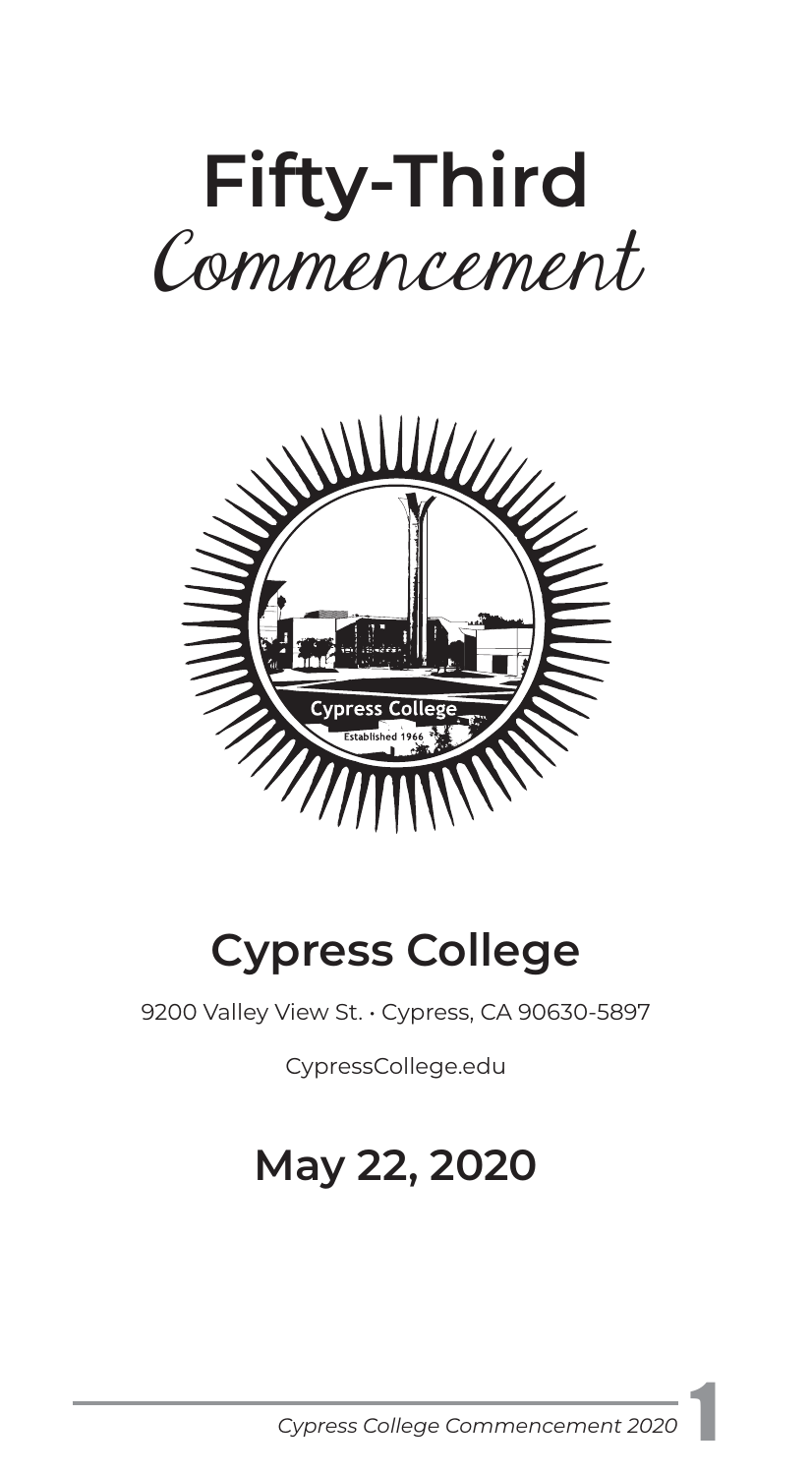# **PROGRAM PRESIDENT'S MESSAGE**

Interpreters for the Deaf and Hard of Hearing Amber Dunn and Alex Sandoval



**JoAnna Schilling, Ph.D.**  *President, Cypress College* 

This year, we celebrate the achievements of our graduating Class of 2020 in unique fashion because it is important to recognize your excellence. As many of you know, Cypress College was named as the #1 community college in California in both 2018 and in 2020, and we were just ranked as the #3 Community College of 2020 in the nation by College Consensus.

This is because of you, our students, our staff, and our faculty, all who represent us here at the college and, after you leave, you are our ambassadors in our communities, at your jobs, and at your next educational institution. We are proud of you and grateful that you have shared your academic journey with us here at Cypress College.

I am fully aware that this is a historic commencement, and that for many, this is a bittersweet time as you celebrate this important moment with your friends and loved ones at home. We are aware that nothing can substitute for the ceremonial pageantry of seeing you walk across our commencement stage, but your faculty, your peers, and all of us at Cypress College are with you in this moment, and we are so proud of your accomplishments.

Each of you will be taking home a degree tonight. And each of you has earned it. It represents a milestone in your life and is a symbol of your hard work and what you have learned. It is your gateway to the world. I hope the things you have learned here at Cypress College will continue to cultivate a curiosity for knowledge, a desire to continue learning, and keep your mind active and open. Mostly I hope that this achievement will fuel your dreams, broaden your cultural experiences, and will help you live a life of hope and gratitude. As poet, Langston Hughes, said:

*Hold fast to your dreams, For without your dreams, Life is a broken-winged bird, That cannot fy.* 

My very best wishes to each of our graduates as you embark on the next chapter of your life. Never stop dreaming, never stop challenging yourselves, and never forget to say thank you to those who share your lives. My congratulations to the Class of 2020!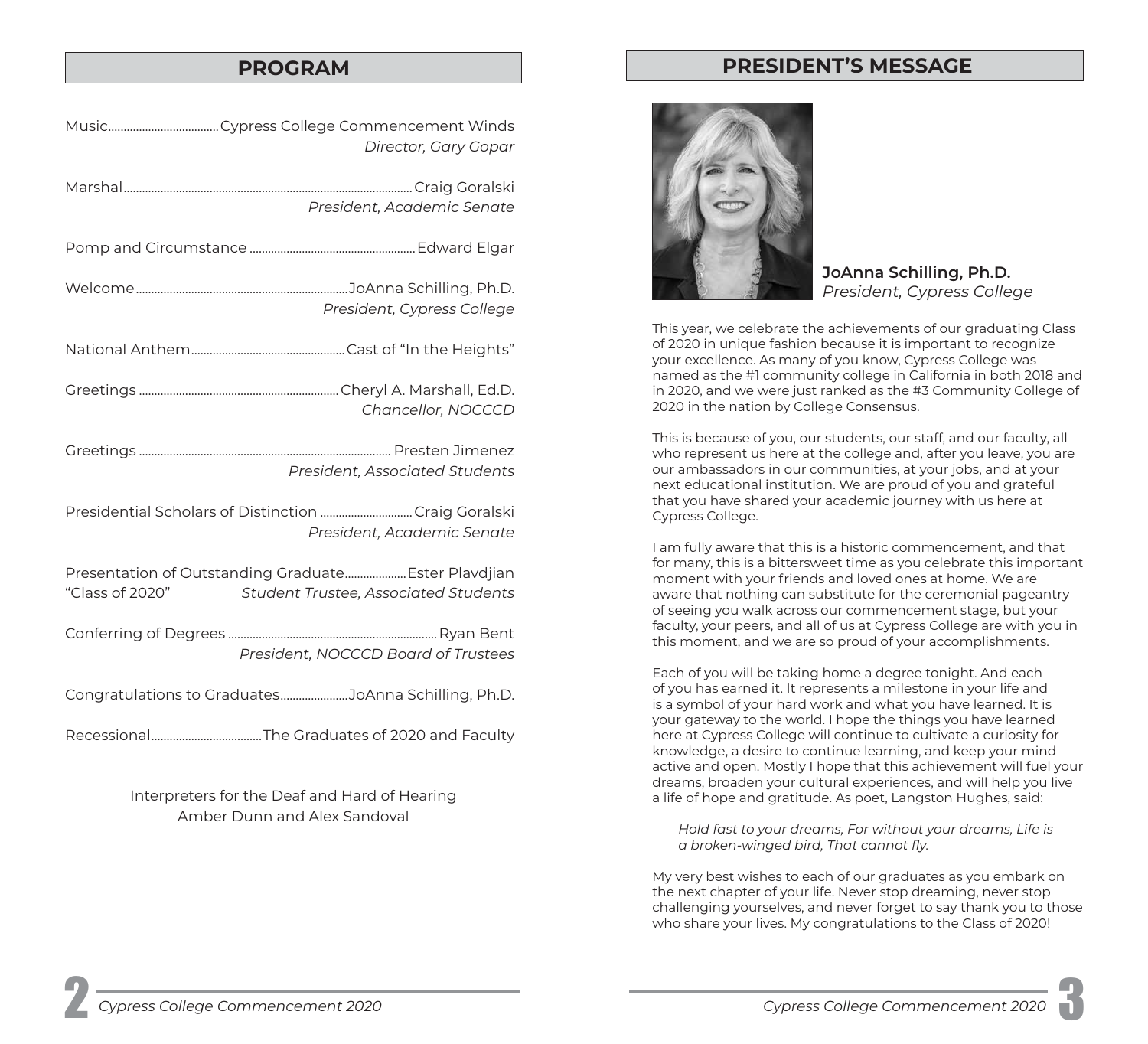# **Bachelor of Science, Funeral Services**

Abigail Eva Elisabeth Adam Noelle Eve Salinas

# Business and Computer Information Systems

# **Associate in Science Transfer, Business Administration**

Gioscani Belmontes William Timothy Dobbin\* Robert Alexzander Esparza\* Karla Lee Hermoso\* Isaiah Montrell Jones Edson Ivan Linares Isaac Lucaci\*\* Natalie Lujan Shawn Kanrie McDermott Carolina Penate Pamela Ann Pyles Anas S Qazza Daniel Esteban Quinones\* Ved Shah Owen Mitchel Slosson\* Thu Thi Anh Trinh\*\*

**Associate in Science, Computer Programming**  Seth Joseph Grommet\* Ashlee Morgan Wilson\*

**Associate in Science, Marketing**  Angel Alberto Jimenez

**Associate in Science, Small Business Management**  Angel Alberto Jimenez Pavel W Rodriguez

# Career Technical **Education**

**Associate in Science Transfer, Administration of Justice**  Kimberly Bravo Brandon Shon Halvorson Ray Kim Ashley Erika Ross

**Associate in Science, Air Conditioning/Refrigeration**  Sorin Musat Associate in Science, Airline Customer Services

Korina S Almalvez Daniel Jerome Paguio Korina S Almalvez Araceli Baltazar Claudia J Trujillo Kelly Xuan Hoan Phan Nguyen\*

# Counseling

**Associate in Arts, Arts and Humanities**  Tiffany Marie Anderson Darlin Gameli Benitez\*

Hannah Ysabelle Del Fin\* William Timothy Dobbin\* Alexander Catalino Gonzalez Paz\*\* Diana Hernandez\* Hunter Alexandra Holtman Ivo Marshukov Justine Laura Martins Soomin Na Jackeline Nohemy Ochoa\* David Daniel Rios Kevin M Serna Lynda Lorraine Whitecross

### **Associate in Arts, Math and Science**

Connie Chin Jacob Russell Dalton\*\* Salvador Espinoza, Sr. Sabine Maria Glore\* Susana Gonyea Andres Gonzalez\* Hunter Alexandra Holtman Alan Agustin Landa Leslie Macias Monica Estrosos Manalang\* Sophia Rose Montalvo\* Vanessa Marie Montoya Gladys Janet Mora\* Nicolle Gabrielle Munoz\* Huong T Nguyen\*\* Tan Thanh Nguyen Tana Matthew Parakawongnaayutdhaya\* Bridget Alicia Rodriguez **Contreras** Evangelina Romero Kevin M Serna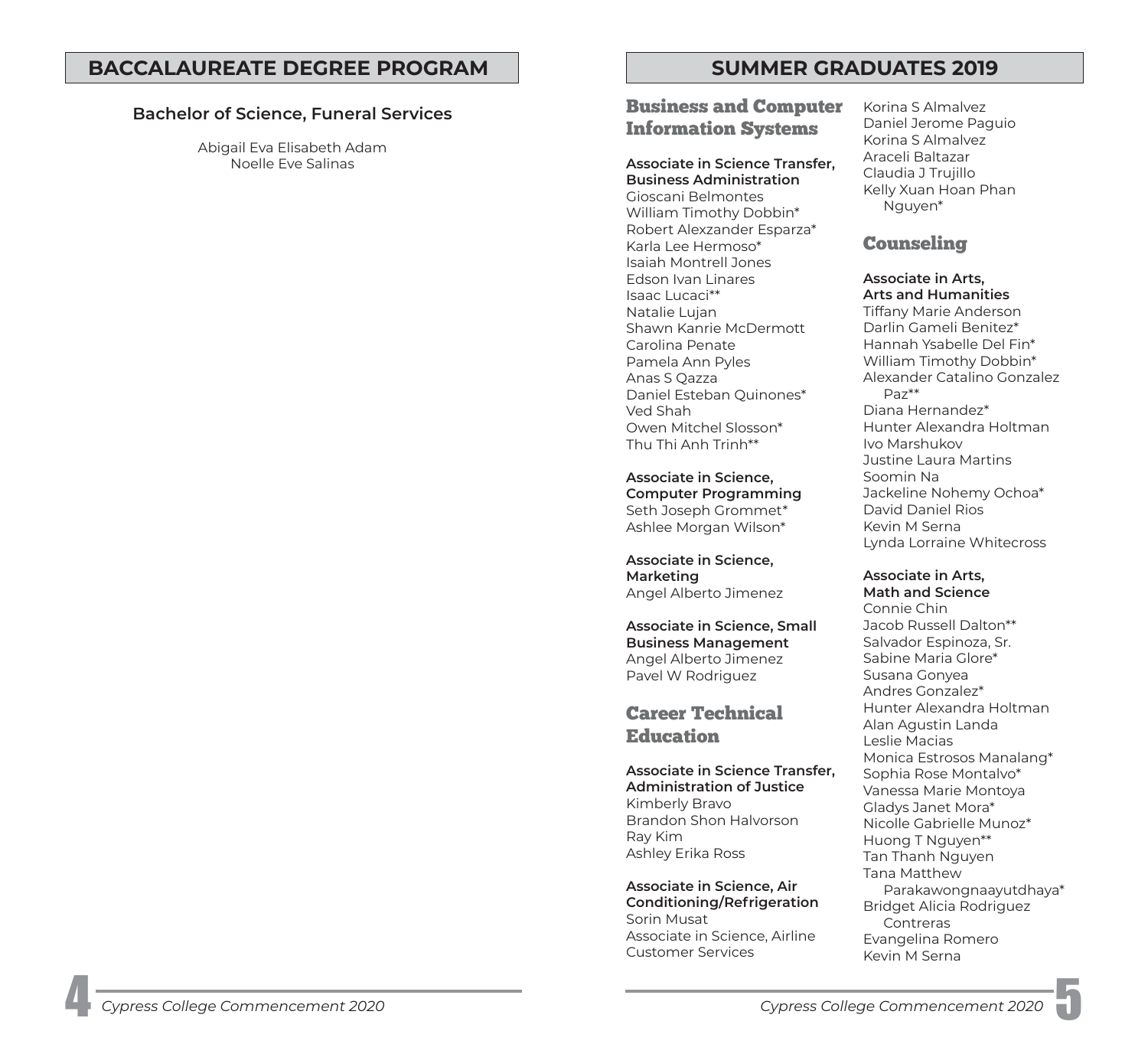Jamiel Miana Teh\* Michelle Vazquez\*

# **Associate in Arts, Social & Behavioral Science**

Bijan Afshar\*\* Joaquin C Alberto Maria Angelica Flojo Asahan Alyssa Marie Avila\* Madara Madushika Bopitiya

Vidanagamage Paige Lauren Bridges\*\* Kristina Isabel Coronado Ashley Michelle Davis Roxanne A Deguzman\* Deven Rene Dickerson\* William Timothy Dobbin\* Christa Janoah Evans Sabine Maria Glore\* Heather Reanne Helberg\*\* Hunter Alexandra Holtman Fawzia A Imreish Lauren Kiyoko Kaneshiro Chakreya Keo Eric Gee Won Kim Jonathan Lara-Diaz Ju Young Lee\*\* Yea Wen Leu Jacquelyn Judith Lopez Paul Phillip Loya Adrian Louis Mayuga Manalang Alejandra Manzo Dacia Joy Medina Gladys Janet Mora\* Marlane Catherine Morris-Johnson Nicolle Gabrielle Munoz\* Sylvia Maria Nunez, I. Tanner Christian Poe Anas S Qazza Erika Reyes Nabor\* Samantha Denise Rivera Ashley Erika Ross Vanessa Salcedo Kevin M Serna

Frank Richard Serrano, III. Melissa Kanchana Sor\* Lynda Lorraine Whitecross Jon Wyatt

# Fine Arts

**Associate in Arts Transfer, Art History**  Tory Michaela Reynoso

**Associate in Arts, Dance**  Monica Evelyn Vargas\*

**Associate in Science Transfer, Film, TV, & Electronic Media**  Micah Edward Goldfarb\*

**Associate in Arts Transfer, Studio Arts**  David Flores Garcia Olivia Christine Hataway\*\* Angie H Huynh\* Kindra Ann Tiedtke\* Pedro Zacarias

### **Associate in Arts, Theater Arts**

Alex Wolfe Hinojosa\*\* Aldo Moises Naranjo\*\* Sarah Pilapil Villacarillo\*

# Health Science

**Associate in Science, Dental Assisting**  Jordan Ashley Ballinger Sandra P Boodram

**Associate in Science, Diagnostic Medical Sonography**  Elizabeth Rivera\*\*

### **Associate in Science, Health Information Technology**  Kenneth Abuan Duran

Anne Stefanie Miller To-Mai Thi Nguyen Stephanie Ann Oelrich\* Snehaben Harsh Patel\* Tu Cam Tang\*

# **SUMMER GRADUATES 2019 SUMMER GRADUATES 2019**

**Associate in Science, Mortuary Science**  Katherine Ann Ashley Nicholas Adam George Diana Rosa Lopez

**Associate in Science, Psychiatric Technology**  Patricia Ochoa

**Associate in Science, Registered Nursing**  Ji Young Lee\* Aura Carolina Ramirez

# Kinesiology

**Associate in Arts Transfer, Kinesiology**  William Timothy Dobbin\* Jessica Guadarrama\* Katlin Henkenius

**Associate in Arts, Physical Education**  William Timothy Dobbin\* David Andrew Marris\*

# Language Arts

**Associate in Arts Transfer, Communication Studies**  Giselle Aburto\* Steven Daniel Corwin\* William Timothy Dobbin\* Annalyn Alyce Garcia-Duarte\* Branika La'Rae Walker-Williams

Science, Engineering, Math

# **Associate in Science Transfer,**

**Mathematics**  Connie Chin Minh Dang Khamille Lourdes Villaruz Desales\* Ian Ho-Sing-Loy\* Osman M Khan\* Dylan Vogel

**Associate in Science Transfer, Physics**  Minh Dang Khamille Lourdes Villaruz Desales\* Ian Ho-Sing-Loy\* Osman M Khan\*

# Social Sciences

**Associate in Arts Transfer, Anthropology**  Alejandra Manzo

**Associate in Arts, Chicana/o Studies**  Abril A Olmedo

**Associate in Arts Transfer, Economics**  Judith Marie Perdido Brual Minh Dang

**Associate in Arts Transfer, Elementary Teacher Education**  Diana Hernandez\* Hunter Alexandra Holtman

**Associate in Arts Transfer, History**  Ryan Lee Des Lauriers David J Hinkle Brianna Krystyne Landeros\*\*

**Associate in Arts Transfer, Political Science** 

Anthony Jeremiah Arellano Alamarez Martin Josue Beltran Gillian Ann Boylan\*

### **Associate in Arts Transfer, Psychology**

Jennifer Alvarado Christy Marie Borza\* Olivia G Castrejon Priscilla Crisostomo Conny Jimena Guillen Seunggwon Kim\*\* Yea Wen Leu Maria Guadalupe Lizarraga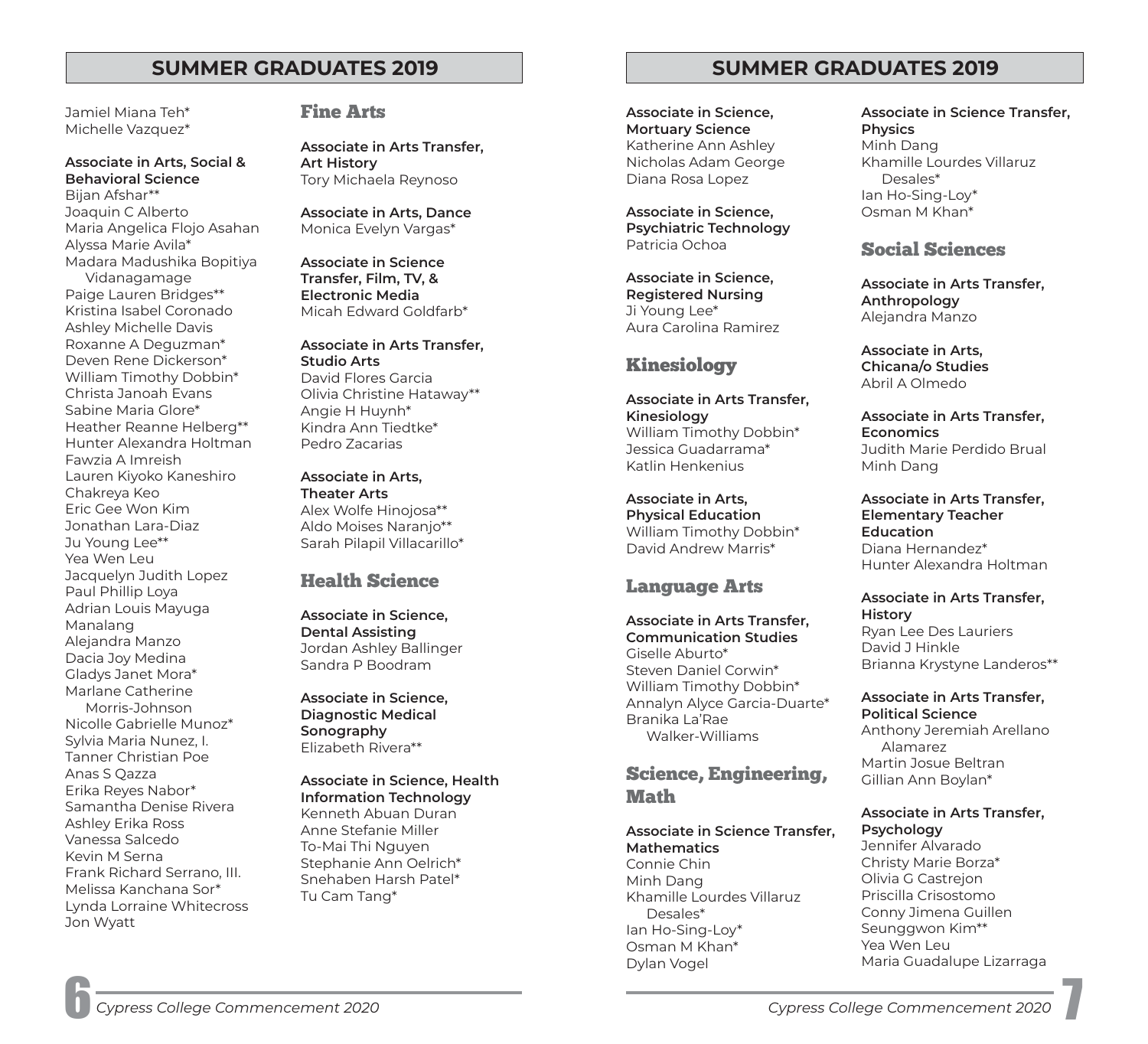Jacquelyn Judith Lopez Maricarmen Marin Guadalupe De Jesus Rodriguez Jose P Sosa Caitlin Marie Tabrisky\*

### **Associate in Arts Transfer, Sociology**

Paige Lauren Bridges\*\* Roxanne A Deguzman\* Eric Gee Won Kim Yajaira Paulette Leon\*\* Chad Michael Lew Maricarmen Marin Eduardo Santacruz Dion Alex Sarkisian David Sus\* Vincent J Woodring\*

- **Honors** (Silver Cords) based on an overall grade point average of 3.3 - 3.74 during their college career.
- \*\* **High Honors** (Gold Cords) based on an overall grade point average of 3.75 - 4.0 during their college career.

# **FALL GRADUATES 2019**

# **Business and Computer** Brenda Alejandra Montes\*<br> **Information Strateme** Michael Richard Mora **Information Systems** Michael Richard Nunoz

Tracy Do<br>
Wendy Marisol Elvira Penate Esmeralda Vasquez<br>
Esmeralda Vasquez<br>
Kyla Louise Ventura\* Elia Nader Fararji\* Kylä Louise ventura\*<br>Matthew R Galvas Kimberly Sarah Yata\*<br>Mathew Osmanlik Campos Walter Oswaldo Gamez<br>Beatriz Zavala Damaris Garcia De La Rosa\* Andrea Jimeno Gutierrez\*\*<br>
Meryana Emad Hanna\*\* **Associate in Science,<br>
Bertha A Hernandez\* <b>Computer & Office**<br>
Eric Dac Ho **Christopher J Holbrook** Kathy A March\* Christopher J Holbrook Syeda Soma Howlader **Associate in Science,**<br>Alyssa D Inskeep **Computer Information**<br>Paul Seung Woo Kang **Systems**<br>Jung Yeon Kim Yuvia M Coleman Mai Nhi Do Lam\* Abdulateef Salih\* Mai Nhi Do Lam\* Chievin Long **Associate in Science,<br>
Matthew J Luna <b>Computer Programming**<br>
Bernadette C Manapsal Rommel C Armada<br>
Anthony G Markarian Benson Dylan R Benson<br>
Emily Martinez High\* Dylan R Benson<br>
Marilyn Mecxin Zachary Jame Elizabeth Mendez Morales Luis Angel Miranda Herrera\*\*

Vanessa Munoz **Associate in Science,** Kyle T Nagamine\* **Accounting** Marytza Darlene Najar Janette Yamileth Jimenez\*\* Angela Kaleinani Namahoe Guolian Wu\* Momoka Onishi Associate in Science Transfer, Kayla R Owens<br>
Joslyn Mendoza Babiera<br>
Joslyn Mendoza Babiera<br>
Vanessa Barrera<br>
Juan Fernando Homicillada<br>
Bartolome<br>
Bartolome<br>
Erick Pantoja<br>
Bartolome<br>
Anthony Castaneda<br>
Anthony Pimentel\*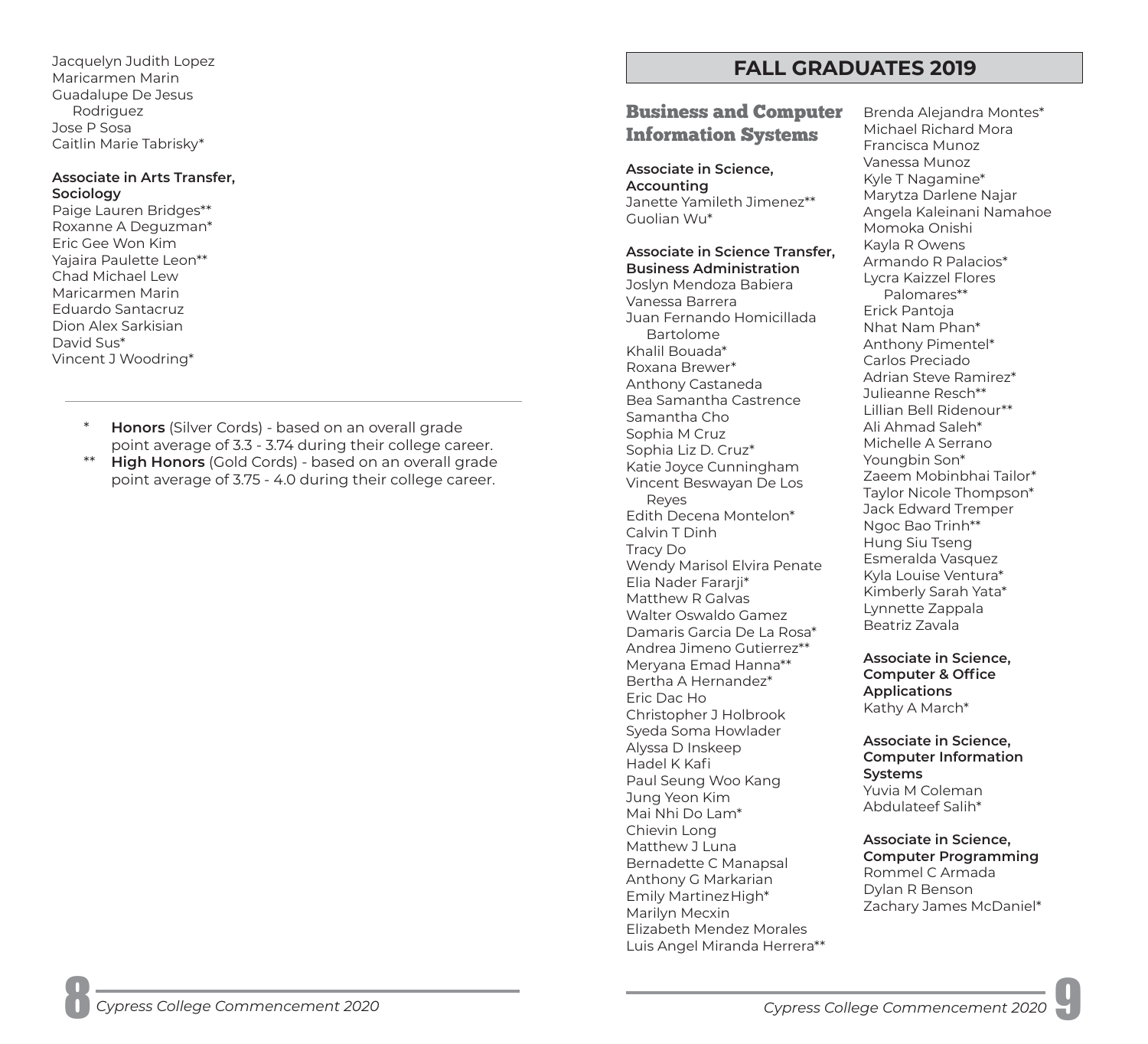**Marketing Culinary Arts**  Judy Jaikaran Elizabeth Ramos

**Associate in Science Transfer,** Chavez\* **Administration of Justice** Christine Lim\*\*

Luis Arango\* Kathy A March\* Bayley Rene Bautista Fernando Caballero **Associate in Science,**<br>Sana Munawer Fazalbhoy\* **Food Service Management**<br>Hiba Flayhan Wehbe\*\* Cheyanne Haley Farrar Serrena Camille Hibbs Elizabeth Ramos Hannah Jeong Lee\*\* Guillermo J Moo\* **Associate in Science,**<br>Viridiana Morales **Hotel Management**<br>Thong Minh Nguyen Yifen Cheng<br>Rayeonne Richae Pritchett Cheyanne Haley Farrar<br>Taylor Brianne Silva\* Livier Flores

**Associate in Science Transfer, Hospitality Management Associate in Science,** Nghi Hoang Phuong Doan **Travel/Tourism** 

Associate in Science,<br>Automotive Technology **Counseling** Moises Carrasco\*\* **Associate in Arts,** Jonathan Sorto **Arts and Humanities** 

Jamie Jakyun Kim Isaac Yusuke Takeu\*<br>Rito Daniel Martinez Isaac Yusuke Takeu\*

**Associate in Science, Associate in Science,** 

Career Technical **Associate in Science, Flight Attendant** Education Patrick Dulter Castillo\*\* Vanessa Monserrat Curiel

Crystal Tiffany Lopez- **Associate in Science,** Campbell\* **Airline Customer Services** Mai Thi Hoang Nguyen Kathy A March\* Elizabeth Ramos Brian C Udarbe\*

Kathy A March\*

**Associate in Science, Aviation Management** Czarina B Agudo\*<br>**Aviation Management <sup>Czarina B Agudo\***<br>Kathy A March\* Juvangeline P Brual\*</sup> **Associate in Science, East Cabriel Castillo<br>
<b>Baking and Pastry Arts** Patricia Francine Galaz<br>
Lesley Quintero Blizabeth Ramos Michael Deshon Mitchell Elizabeth Ramos Jazlyn Paredes \* Jeanne Therese Chua Sabino\*\* **Associate in Science,** Abigail Saroni **Commercial Pilot**  Joseph Nguyen Khoi Tran\*\* Ngoc Quyen Vong

# **FALL GRADUATES 2019 FALL GRADUATES 2019**

Miyah Lenae White Lindsey Kathryn Wood Alec Vincent Wry\*

**Associate in Arts, Chicana/o Studies**  Maria Jose Lopez

**Associate in Arts, Human Services**  Flora Wai Fun Li\*\*

**Associate in Arts, Math and Science**  Annie Tran Bui \* Crystal T Bui\*\*

Katelyn Ivana Cook Sophia Liz D. Cruz\* Mina Amer Fadeel Ashley Garcia\*\* Veronica Kateline Gonzalez Solis Holly Rae Gregory\* Miguel Hernandez-Pablo Doris N Herrera Nema Awelker Ibrahim\* Sumeya Awelker Ibrahim\* Erika V Jauregui\* Eddie Kim Ha Phan Thanh Le\* Matthew J Luna Arlene Macias Salvador Mejia, Jr.\* Vanessa Munoz Kyle T Nagamine\* Katelyn Khatu Ngo\* Anh Thi Hoang Nguyen\*\* Annie Ngoc Nguyen\*\* Phong Thanh Nguyen Stephanie Perez Christine Anna Marie Rodriguez\* Jeanne Therese Chua Sabino\*\* Shelby Jean Slifka Anh Hang Thi Tran Austin Dung Tran Ngoc Bao Trinh\*\* Mariana Vargas\* Raylene Antoinette Vasquez Julie Renae Wilder Jessica D Wright

**Associate in Arts, Social & Behavioral Science**  Francesca Gabrielle Abiera Czarina B Agudo\* Yasser A Al Rawi Raiyan Bahta\*\* Nicole Alysa Bolado Christian Dean Brunick Fernando Caballero Vanessa Maria Cardenas Mariana S Carrillo Crystal Castillo Francisco G Cortes Jazmin Crespo\* Elise Danielle Cunanan\*\* Jasmine Ariana De La Torre Nicole Summers Duthie Sana Munawer Fazalbhoy\* Jahzeel Flores Benitez Jonathan Robert Francisco\* Damaris Garcia De La Rosa\* Brayan S Gaytan Holly Rae Gregory\* Andrea Jimeno Gutierrez\*\* Jasmine Hok\* Tyrees Fiailoa Hudson Alyssa D Inskeep Simon John Jaeger\*\* Briana Z Juarez Morgan Kim\* Catilyn Julia Lewis\* Flora Wai Fun Li\*\* Joyce Elizabeth Lim\*\* Jenna M Lumar\* Matthew J Luna Jacqueline Macias Karla Y Madrigal Emily Martinez\*\* Julian Medrano Edith Mendoza Michael Richard Mora Nina Eleodora Moreno Esther Munoz Vanessa Munoz Kyle T Nagamine\* Marytza Darlene Najar Niem Tuyen Ha Nguyen\*\* Thong Minh Nguyen Monica Lisette Noriega Kristen Cook Ojeda\* Long Nhu Ngoc Ong\* Lycra Kaizzel Flores

Palomares\*\*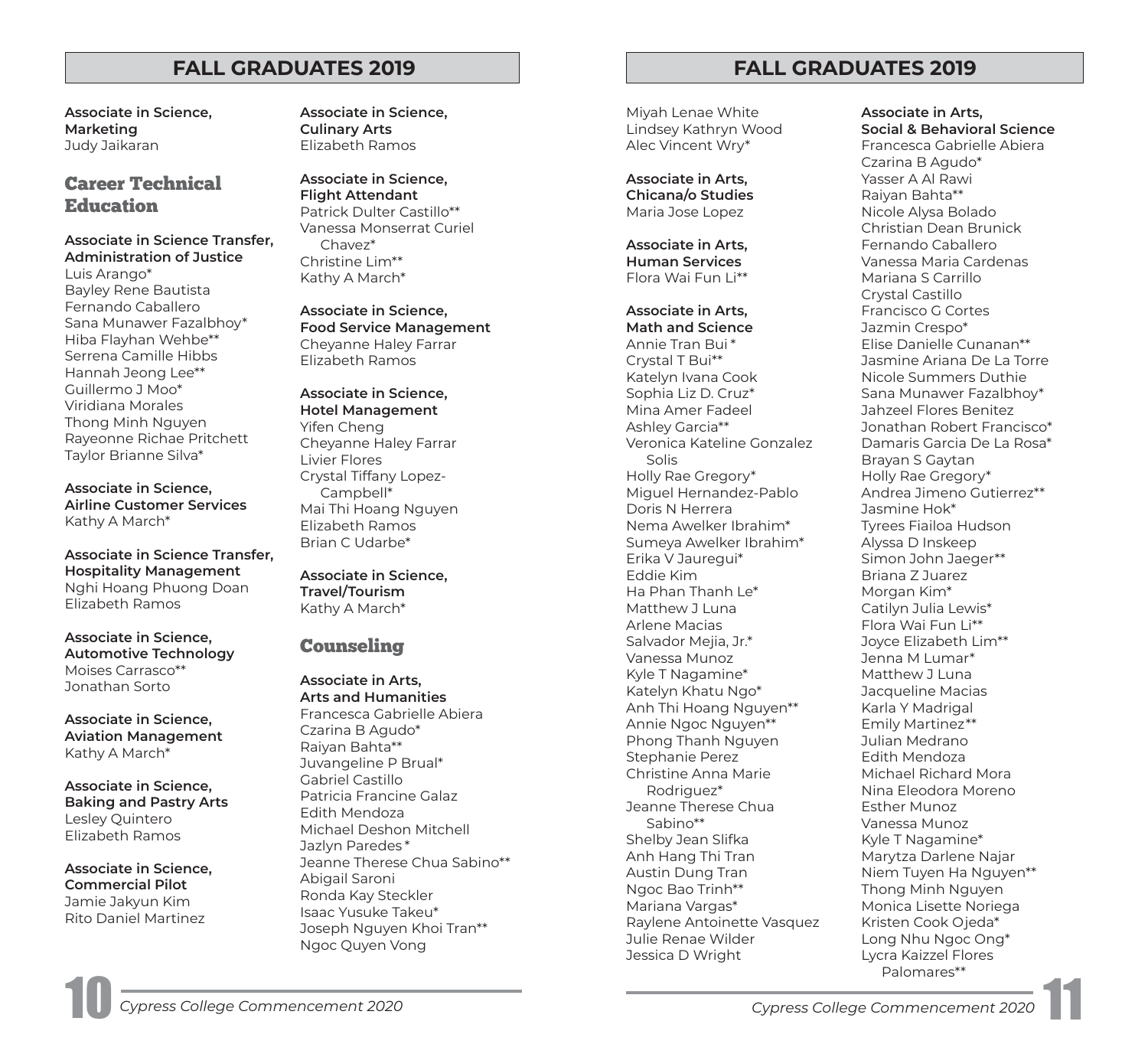# **FALL GRADUATES 2019 FALL GRADUATES 2019**

Pamela Ann Pyles Sarah Nicolina Queneau\*\* John Toby L Reyes Susana Rico Sophia Santo\*\* Abigail Saroni Ashley M Scott\* Michelle A Serrano Grace Marie Smith Nolan M Strout Scott Ryan Tipton\*\* Carolina Uriostegui\* Jasmin Castillo Valdivia Bianca Josie Vasquez Alexandria Nicole Velez Kyla Louise Ventura\* Lindsay Nicole Wallace Julie Renae Wilder Trevor Donald Windisch Ashley Nicole Ybarra\*

# Fine Arts

**Associate in Arts, Advertising Design**  Jesus Ivan Barajas\*

**Associate in Arts Transfer, Art History**  Aaron Manuel Miranda

**Associate in Arts, Dance**  Boyang Dong

**Associate in Science Transfer, Film, TV, & Electronic Media**  Jared Alexander Barriga Moriah Renae Pleasant\*

## **Associate in Arts Transfer, Studio Arts**

Andrea Acal Gregorio Arturo Bravo Damian A Di Lisio\* Phat Huynh\*\* Sumi Jade Kime Zimmo Mirabueno Mojica\* Jazlyn Paredes \* Chanelle Tri Tran

**Associate in Arts Transfer, Theater Arts**  Victoria Alexis Guzman Leslie Esmeralda Reyna

# Health Science

**Associate in Arts, General Studies Health Science**  Sunshine Chick Jesse Lewis Mariscal

**Associate in Science, Dental Assisting**  Seong Mi Cho

**Associate in Science, Diagnostic Medical Sonography**  Marissa N Elizarraraz\* Rowan Le Van\* Jeffrey Tao Liu\* Priscilla Phuc Nguyen\* Tuyen Thi Minh Nguyen\* Minh Huong Pham Marissa Colleen Rodriguez

**Associate in Science, Health Information Technology**  Jonalyn Kairan Michelle Martinez

**Associate in Science, Medical Staff Services Management**  Melody G. Parks

**Associate in Science, Mortuary Science**  Esther Soraida Ramirez

**Associate in Science, Psychiatric Technology**  Mariana S Carrillo Silvia Caverzan\*\* Jieun Emily Choi Mintak Choi Marlene D Cornejo Jeffrey Mortimer Daziel Darshika Lakmini Devanaarachchi Jon Rashad Keys

Eddie Kim Kinesiology Andrea Janice Loher\* Brenda Patino **Public Health Science**  Fiona Ivane Pedrena **Annie Tran Bui**<sup>\*</sup> Dale Warren Pelnarsch\* Salvador Mejia, Jr.\* Mercede Alexis Sadeghi\*\*

# Associate in Science, **Kinesiology**

**Registered Nursing** Jesus Arechiga-Vigil Priscilla Alvarez Darren Conlon Bailey Elioth S Catalan Alberto Garcia\* Sharon B Chang Ilan I Kakalia Pearl Roces Cheng\* Fsther Munoz Tiara Rubi Coleman\*\* Kristy Lynn Pring Ana Paulina Dominguez<sup>\*</sup> Mary Michelle Serrano<sup>\*</sup> Marian Grace Lorenzo Rasheed Iverson Tibayan Enriquez Gadiel Ticlea\* Pauline Natatchka Ferra Apisara Vairojanakich\* Hannah Francesca Baron Jason Garrett Wong Galang\* Federick Santos Galapon **Associate in Arts.** Holly Rae Gregory\* **Physical Education**  Desirae Rose Hebron\* Josie Pearl Miller Jayoung Ji\* In Sook Lee **Language Arts**<br>Leslie M Leong\*\* **Language Arts** Justin Gerard Luna<br>
Minnie Nduta Mathara\*<br>
Minnie Nduta Mathara\*<br>
Amanda Jane Mcdaniel\*<br>
Caroline Rose Brown<br>
Caroline Rose Brown<br>
Caroline Rose Brown<br>
Xeziah Wairimu Muniu<br>
Vincent F Gurrola<br>
Justin Thach Nguyen\*<br>
Vincent Hyun Kyung Yoon\*\*

Camille Frances McCullough **Associate in Science Transfer,** 

# **Associate in Arts Transfer,**

Jared James Balanay Joseph Adrian Ramos Marques Valdivia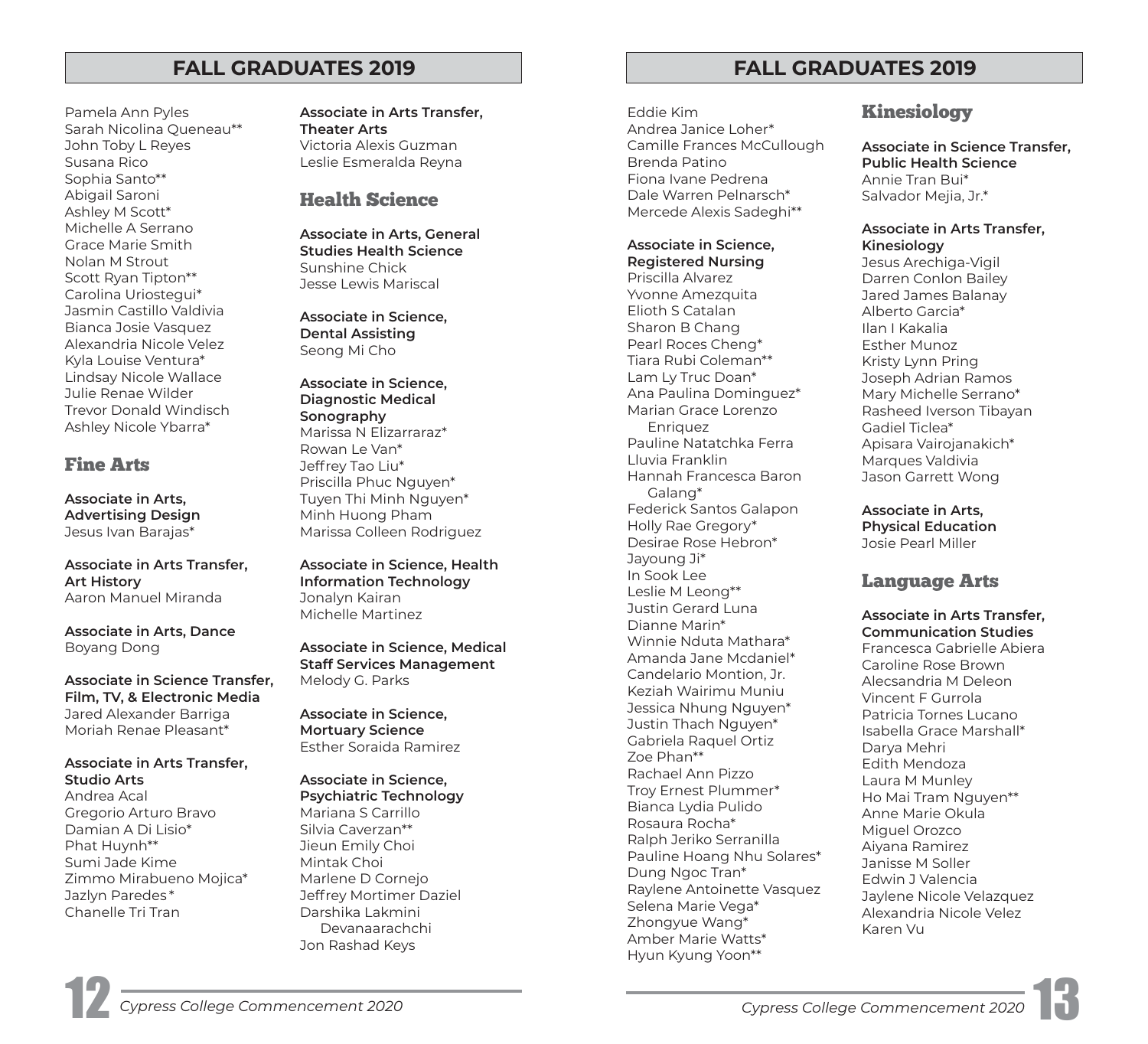### **Associate in Arts Transfer, English**

Miranda G Fulk Krishma Gogna Garrett Hisao Kawasaki\* Huy Thai Phan\*\* Netosha R Thomas Joseph Nguyen Khoi Tran\*\* Miyah Lenae White

# Science, Engineering, **Math**

## **Associate in Science Transfer, Geology**  Christopher Andrew

Carrizales Jessica D Wright

## **Associate in Science Transfer, Mathematics**

Hannah Rae Belk\* Crystal T Bui\*\* Christofer Matthiew Martinez Phong Thanh Nguyen

## **Associate in Science Transfer, Physics**

Nicole Alexandra Alvarado Hannah Rae Belk\* Christofer Matthiew Martinez

# Social Sciences

### **Associate in Arts Transfer, Anthropology**

Dahlia Symone Mcdonald\* Sarah Nicolina Queneau\*\* Nicholas Martin Wilcoxen

### **Associate in Arts Transfer, Economics**

Brandon Phillip Bedolla Andrea Jimeno Gutierrez\*\* Thomas Im Jaehwan Lee\*\* Bernadette C Manapsal Zaeem Mobinbhai Tailor\* Kyla Louise Ventura\* Deok Su Yang

### **Associate in Arts Transfer, Elementary Teacher Education**  Devin Ray Bowler\* Maciel Laurean Joyce Elizabeth Lim\*\* Kassandra Melissa Meza Michelle Alexandra Montes

Maria Alejandra Tronco Velasquez\*\* Ngoc Quyen Vong

# **Associate in Arts Transfer,**

**Geography**  Juan Manuel Alvarado\* Mario Andres Galvan Visal Uy

### **Associate in Arts Transfer, History**

Juvangeline P Brual\* Joshua Stephen Ciolek Francisco G Cortes Nicole Dunshee\* Brayan S Gaytan Madison Sue Mixer\*\* Jessica Naserau Lugo\* Julia Annaliese Ornelas-Glowacz Nathan Alexander Ovalle\* Briana Sandoval\* Scott Ryan Tipton\*\*

# **Associate in Arts,**

Simon John Jaeger\*\* Lauren Katherine Stull

# **Associate in Arts Transfer, Philosophy**

Serena Diane Sanchez\*

# **Associate in Arts Transfer,**

**Political Science**  Yasser A Al Rawi Brayan S Gaytan Alison Shiyun Hong\*

# **FALL GRADUATES 2019 FALL GRADUATES 2019**

### **Associate in Arts Transfer, Psychology**

Elizabeth Anguiano\* Emma J Castro Wendy Elena Chavarri Jazmin Crespo\* Carlos David Duarte Hidalgo\* Nicole Summers Duthie Jocelyn Escalante Leslie Escalante Patrick Shane Fowler Jonathan Robert Francisco\* Tyrees Fiailoa Hudson Tina Huynh Richard Kim Ji Hoon Lee\* Katie Lopez Karla Y Madrigal Alejandra Manzo Erick Medina Annabel Mejia Blanca J Ocampo Long Nhu Ngoc Ong\* Jessica N Ortiz Alisha Ashwelta Prasad\* Samuel Davis Preston, III. Sophia Santo\*\* Ashley M Scott\* Hannah Gene Stojack\* Carolina Uriostegui\* Sabrina Natalie Velez\* Ashley Nicole Ybarra\*

## **Associate in Arts Transfer, Sociology**

Czarina B Agudo\* Cesar Arredondo Ashley Cazarez Haneum Chung\* Elise Danielle Cunanan\*\* Jasmine Ariana De La Torre Nhu Trang Dinh\* Marissa Gutierrez Marisela Jackson\*\* Briana Z Juarez Mary Krystel A Lorenzo Jenna M Lumar\* Jacqueline Macias Gardenia Martinez Torres Jessica N Ortiz Brian S Poon\* Paige Alana Rowley\* Clara M Santacruz Devin Rayne Sparkes Ailaine Ner Tolentino Bianca Josie Vasquez Jon Wyatt

- **Honors** (Silver Cords) based on an overall grade point average of 3.3 - 3.74 during their college career.
- **High Honors** (Gold Cords) based on an overall grade point average of 3.75 - 4.0 during their college career.

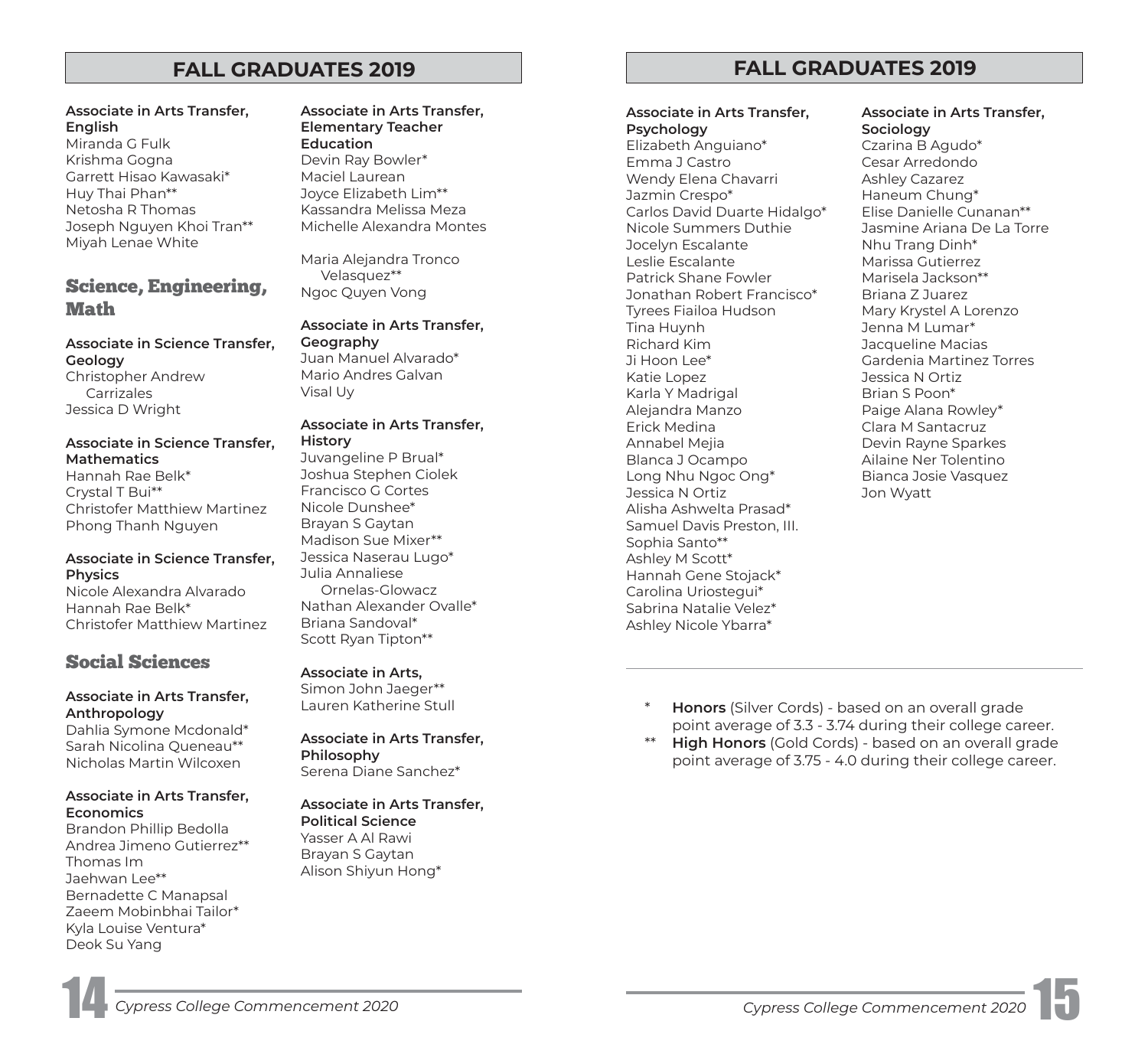# Business and Computer Information Systems

### **Associate in Science, Accounting**

Kaylin Le Nguyen Nu Ngoc Nguyen Thi Thu Huong Pham Su-Eun Yin

### **Associate in Science Transfer, Business Administration**

Anthony Ceasar Aguirre Nidal Abu Higley Tiffanie M Agapay Alexis Aguilar Daniel Francisco Alaniz Nathan Diaz Albayalde Kevin Marvin Alcala Brittany Nicole Alvarez Joshua Antonio Anderson Kacey Marie Armgard Alfredo Avila Edgar Barrera Evan Rey R Barrientos Luis Martin Bastien Ibarra Kirsten Nicole Bates Kyle Bradley Cudia Benigno Ivonne Blas De La Tejera Brandon Bong Kaycee Alexandra Bushong Abel Cabral Jonathan Rafael Calvete Derek Joseph Campbell Katrina Maria Cannady Megan D Cao Karla Paola Castro Lorena Castro Giselle Paola Ceja Yolanda M Chavez Marlene Chary Chneang Sung Bum Cho Ji Hun Choi Deven Hemant Chokshi Christopher John Chow Cameron Brett Clack Megan Marie Colvin John Michael Geronimo Concepcion Julian Coronado Martinez Brian Joseph Coughlin

Deyda Elizabeth Cristales, I. Brian K Luu Moani Anela Ruiz Ricardo Cruz Quintanilla Rendell Pacia Manasan Richard Ruiz Jerahmi A Cumby Shaunak Mandavgade Devinne Mia Salas-Garcia Erdenebayar Dash-Ochir Alejandra Natalie Marin Beverly Ann Dean **Demetrios E Mariolis** Andres Salcedo Simran Singh Devgun Dylan R Martin Cytlaly Yomary Saldana Benjamin Michael Didonna Marcela Martinez Milton C Samano Mckay M Dowdell Paola Martinez Janine Caberio Sambeli Franklin Ray Earl Christian Dee Mcelroy Disha Kiran Sampat Jaileene Espinosa Cynthia Medina Angel Eduardo Sanchez Katia Ann Farrow Jaqueline Guadalupe Medina Sophia Neftaly Sanchez Jenny Felix Florentino Ana Maria Mendez Norma Sandberg Christian Xavier Flores **Internet Christian Xavier Flores** Irene Kendra Mendoza Hayden Robert Schott Gabriela Galarza Nicholas Anthony Miyoshi Lindsay Shahin Eunsuk Gang Michael Moore Joseph Jaeyoung Shin Mellisa G Garcia Ian M Morris Robert Allen Silvis Christina Maurice Ghaly **Citlally M Munoz** Sydney Lee Singson Jacob Douglas Griffiths **Ashwinni Nathan** Leticia Solis Medoune Gueye **Dena Nazar** Dena Nazar **Edgar Eduardo Soltero** Trevor Eric Gusts Huan P Nguyen Joshua Y Son Hani Hajomar Lyna A Nguyen Mai Thanh Thi Ta Monn Thwe Han Minh Dieu Nguyen Amy Michelle Taft Jason Brian Hernandez Ngoc Mai Nhu Nguyen Christopherczarj Tanilon Jessica M Herrera Nhu Mai Huynh Nguyen Trevor Ryan Tecson Jeffrey Paul Herron Thomas Thomas Thomas Thomas Thomas Thomas Thomas Thomas Peyton D Tetrick Belle Lynn Hickman Trina B Nguyen Domaureen Caridad Latisha C Hodges Thi Minhtrang Ninh Thomas-Newman Nick Hwang Jackelyn Aimee Ortiz Damien Tatsanah Thongdy Alexis Katrina Ibarra Mayra Paiz-Asencio Avon C Tran Thomas Im John Salvador Pantoja Kelen M Tran Gage Stephan Ivanoff Jordan Matthew Paragas Khoa Dang Tran Christian John Jacinto Byung Joon Park Mai Tran Saloni Jain **Akshar H Patel Ngoc Bich K Tran** Akshar H Patel Ngoc Bich K Tran Andre Caragan Japco Dhruv H Patel Jane Hong Tranmai Ingrid Griselda Jimenez Raj N Patel Jacob Trevino Andrew Edward Johnson **Shivam B Patel Canela Amanda Trigueros** Canela Amanda Trigueros Trevor Jackson Jones **Dixa Pathak** Baker Napassorn Karnsakulthon Maria Fernanda Perez Landin Peter Tran Truong Andrew Kim **Augusto Antonio Ulloa** Ricki Lee Pickering **Augusto Antonio Ulloa** Ji Soo Kim Jason Kris Mercado Tyler S. Umpant Jonathon A Kim Quiambao Kelsey L Ung Sua Kim Dioscoro Kim Quilaton Israel Frank Valencia Khaled M Kishawi Angie Rachel Ramirez Joyzella Dolorez Velasquez Satvir Klair **Tarun K Ramnani** Raymond Daniel Velez Kenneth L Kwon Jordy B Ramos Patrick Austin Vinas My Duyen Thi Le Noah William-Jon Randolph Riley Vincent Tommy T Le Ronald Lloyd Ray, Jr. Anh Ky Vo Willis Ngoc Le **Internal Account Contract Contract Account John Giacomo Juergen Rey** Daehee Lee Jacob Thomas Richards Justin Alexis Zapata Jess Marc De Guzman Ivan Nick Rodriguez Edward John Zwickl Lomarda **David Albert Rosales** 

# **SPRING CANDIDATES 2020 SPRING CANDIDATES 2020**

Alanna P Moreno-Gomez

16 *Cypress College Commencement 2020 Cypress College Commencement 2020* 17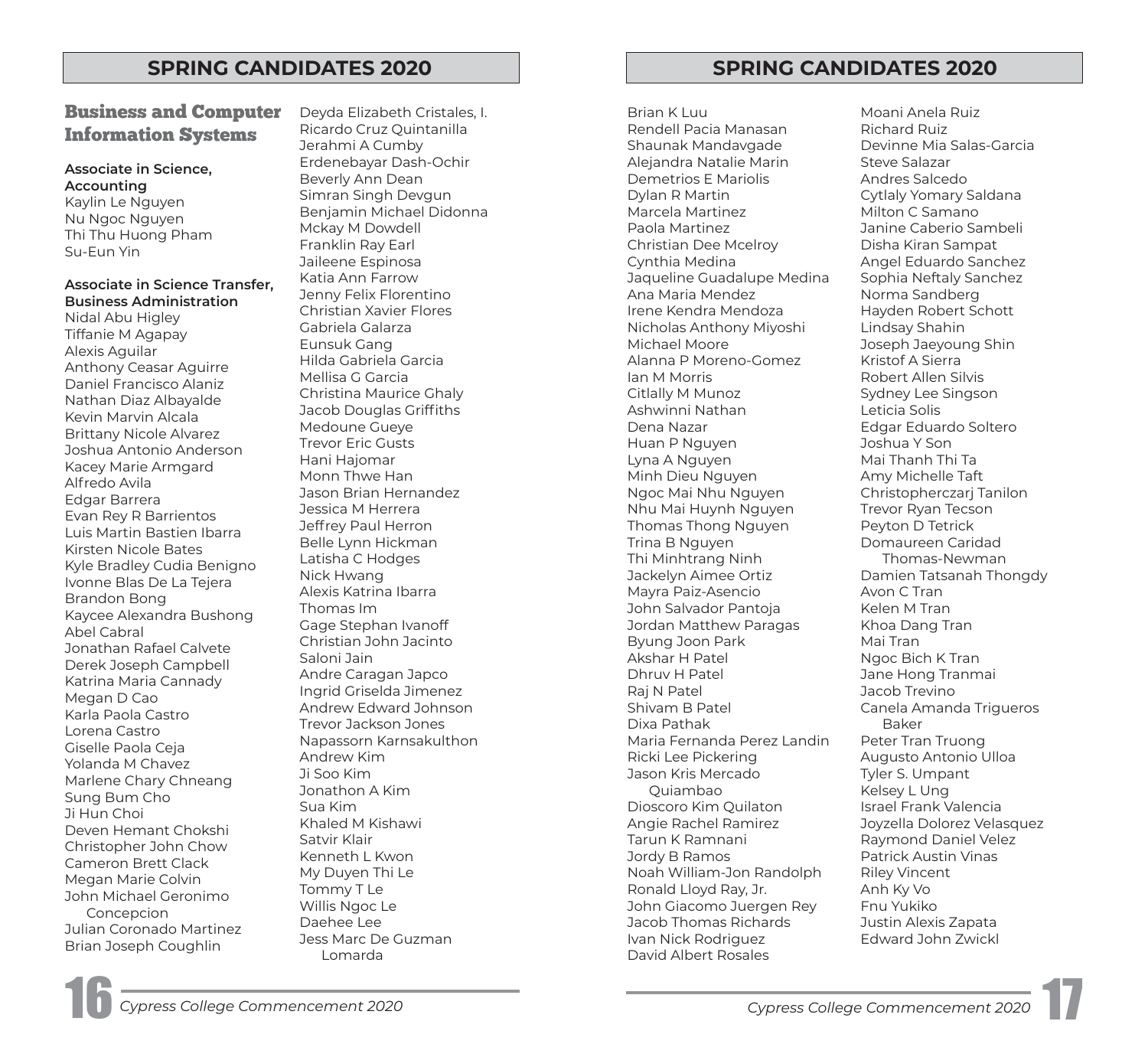# **Associate in Science, Career Technical**<br>
Business Management

# **Business Management** Education Christian Ladera Bush

Ryan Lawrence Gray **Associate in Science Transfer,**<br>
Leonardo D Isales **Administration of Justice**<br>
Alelhi Yazmin Mendoza Celine Altamirano Associate in Science,<br>
Computer & Office<br>
Applications<br>
Lee Ella Nmn Givens<br>
Raymond Joseph Gomez<br>
Nelita I Killion<br>
Madeline Hilda Sandoval<br>
Madeline Katie Heil<br>
Madeline Katie Heil<br>
Alejandro Zavala<br>
Marian W Elgowhary Andrew Esquivel **Associate in Science,** Jade R Galloway **Computer Programming** Marissa Gutierrez Jesse Chen Johnathan O Hernandez Nowa Mukwa John Kim Jennifer T Tran Seunghyeok Kim Michelle Tran Jason Vince Torreon Maceren Jessica A Velez Tatiana Melendrez Sergio Enrique Munoz **Associate in Science,** Jacqueline Perez **Cyber Defense** Maria Fernanda Perez Brandon Tri Nguyen Monica Hilda Pinedo **Associate in Science,**<br> **Law Office Administration**<br> **Alexandra Julissa Rodriguez<br>
Ashley Jade Noelle Cashman<br>
Mark Alexander Medina<br>
Kathy A March<br>
Kathy A March<br>
Mark Alexander Medina<br>
Mark Alexander Medina<br>
Joshua Nick Associate in Science, Marketing and Aleen Velazquez Marketing and Beatty Aleen Velazquez Aleen Velazquez Austin Haines Austin Haines Hayden Scott Winters Eugene T Kano** 

# John Robert Peterson **Associate in Science, Air**

**Conditioning/Refrigeration Associate in Science,** Javier Anaya **Small Business Management** Matthew Gabriel Dambrosio Eugene T Kano Robert Dewayne Harvey Stephanie Valencia John M Lasater Mary Nathaly Lopez Joseph Alexander Manno Omar Ocampo Miguel Angel Perez, Jr.

# **SPRING CANDIDATES 2020 SPRING CANDIDATES 2020**

# **Associate in Science,**

**Airline Customer Services**  Vanessa Monserrat Curiel Chavez Loc Thien Nguyen Rebecca Wu Paplia Norma Frias Rosales

### **Associate in Science Transfer, Hospitality Management**

Dai Nghia Dinh Sung W Lee Shana Lynn Mao Lisa Kay Mortrud Thinh Huu Nguyen Trang Thanh Nguyen Brian C Udarbe Alexandra Elizabeth Valenzuela Allyson Kate Zimmerman

**Associate in Science Transfer, Nutrition and Dietetics**  Yemmi Mayreni Escobar Carolina Mora

### **Associate in Science, Automotive Collision Repair**  Vicente Alcides Hernandez

# **Associate in Science,**

**Automotive Technology**  Sheldon James Caldwell Jin Y Kim Martin Ledesma Huy Hm Ly Franklin Edralin Manuel Cesar Luis Ochoa Virgil Manuel Vinas

# **Associate in Science,**

**Aviation Management**  Vanessa Monserrat Curiel Chavez Mohamed Gamaleldien Hafez Maribel Hernandez Loc Thien Nguyen Rebecca Wu Paplia Deanna L Rosales Trang D Tran Enrique Vazquez Lopez Michiru Watanbe

### **Associate in Science, Baking and Pastry Arts**

Katrena Marie Heraldez Esther Lumbala Steffani Anne Magistrale Jorge Melendez Nancy Tu Nguyen Trang Thanh Nguyen

## **Associate in Science, Commercial Pilot**

Javier Anaya Edward Jongsoo Cho Jeremy Bryan Fowler Tanawat Jiyarom Albert Miranda Juan Sebastian Montoya Waleed Morgan

### **Associate in Science, Culinary Arts**

 Cori Carla-Ann Campbell-Alexandra Camacho Whitney Katrena Marie Heraldez Esther Lumbala Steffani Anne Magistrale Renee Alexandra Martinez Jorge Melendez Nancy Tu Nguyen Trang Thanh Nguyen Alexander Silva Elizabeth Anh Vo

## **Associate in Science, Flight Attendant**

Debbie Joy Areola Patrick Dulter Castillo Shirley J Kim Deisi Lozano Rebecca Wu Paplia Hannah Naomi Perez Trang D Tran Georgette Jean Parado Usi

# **Associate in Science,**

 Cori Carla-Ann Campbell-**Food Service Management**  Alexandra Camacho Whitney Christina Uyen Dang Tara L Dao Katrena Marie Heraldez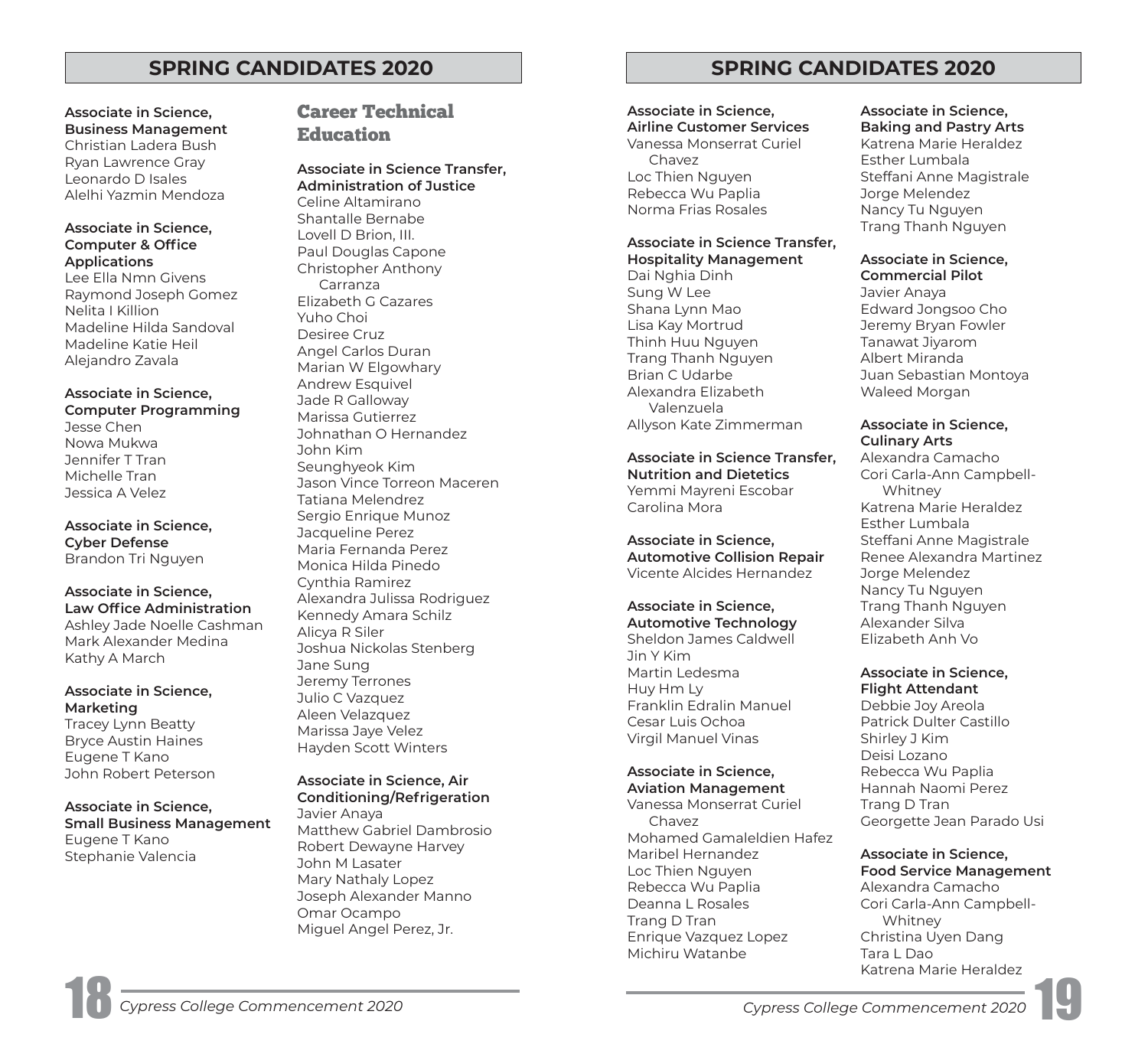An Thu Nguyen Nancy Tu Nguyen Brian C Udarbe Alexandra Elizabeth Valenzuela Elizabeth Anh Vo

### **Associate in Science, Hotel Management**

 Cori Carla-Ann Campbell-Danielle K Adams Jung L Bahk Whitney Christina Uyen Dang Tara L Dao Andrea Diaz Katrena Marie Heraldez Kahoko Kono An Thu Nguyen Nancy Tu Nguyen Trang Thanh Nguyen Alexandra Elizabeth Valenzuela Elizabeth Anh Vo

## **Associate in Science, Travel/Tourism**

Vanessa Monserrat Curiel Chavez Rebecca Wu Paplia

### **Associate in Science, UAV/UAS**

Edward Jongsoo Cho Lucia Hoble Joshua W Justus

# Counseling

### **Associate in Arts, Arts and Humanities**

Adnan Mazen Abdeh Issac Abraham Marissa Marie Alvarado Raul Ernesto Alvarez Raquel Arbizo Anthony Sergio Barragan Octavia M Bennett Taylor Renee Benoit Madison Marie Bogdanovich Diana Y Bonilla Ha My Bui

Calvin Shao Hong Chee The Maria Fernanda Palafox Britney Karima Berrada Alejandra Cordero Bonilla Gonzalez Luis Angel Berrios Joseph Santos Cortes **Mary Beth Ebias Peralta** Kayla Marie Bogdanoff Cassidy Taylor Crymes **Stephanie L Perlman** Kortnee Nicole Bogdanoff Micah Jessica Daniels Cynthia Ramirez Ashley Bueno Steven Joseph Darrow **Steven Joseph Darrow** Diego A Rojas Trung Duc Bui Daniel Ray De La Torre **Disk and Andrea Crace Cachu** Dylan Robert Roman **Andrea Grace Cachu** Anthony Alejandro Diaz Jennifer Rubalcava Devanae Anna Maria Campos Skyler Arden Draffen **Karlo Samame** Karlo Samame Anthony Perez Capulong Anthony A Duong **Music Communist Crystal Carbaial Castillo** Castillo Matthew Ryan Elizalde Viridiana Sanchez Cora Lee Caresio Martha Zamora Espriu Stephanie Anne Skillman Calvin Shao Hong Chee Alejandra Estrada Madi Myat Su Francisco Cornejo-Garcia Maria Norma Ezzeddine Thada Myat Su Thada Myat Su Kyle Oran Covington Ashly Ruelas Flores **Maribel Tolentino** Maribel Tolentino **Maribel Tolentino** Deyda Elizabeth Cristales, I. Peter Joseph George The Torres Francis Joseph Edralin Deysi Godoy Irma Irene Torres Dalusung Alexis Goncalves **Alexis Concalves** Eric Michael Urias Anh Ngoc Tram Dang Danielle Michele Gray Natalie Jean Valentine Laurice Gamboa De Villa Astrid Gutierrez Mayra Artemisa Vanderhyden Karina Diaz Geziel Aaron Gutierrez Joyzella Dolorez Velasquez Megan Kimngan Dinh Monn Thwe Han Wendy Jazmin Velazquez Anthony Q Doan Kevin Huynh **Raymond Daniel Velez** Linh V Dong Wooseok Hwang The Baotran Vuong Theorem Jessica Lee Douglass-Eurich Leonardo D Isales Thi Nha Vuong Hannah Marie Dressler Yejeong Jang Corinne-Nikole Witt Meghan Elizabeth Efseaff Vanessa Renee Karkkainen aan asus van die Jin Yoo Brianna Nicole Egurrola Stephanie Danielle Kato Fnu Yukiko Crystal Escamilla Christian A Kech-Mercer Brandi Flower Estrada Erica A Kim **Associate in Arts,** Cheyenne Felix Satvir Klair **Human Communication** Kimberly I Friday Stephanie Ann Kugler Marissa Marissa Marie Alvarado Leon Li Daniela Chavez Ping-Yang Gao Yushan Li Olga Kanavalchyk Mia Lisette Garcia Angelica Yalid Linares **Maricela Martinez** Martinez **Peter Gayed** Edgar Lopez Brianna Lorraine Kristen Elizabeth Luke **Associate in Arts,** Georgopoulos Yolanda Mack **Math and Science** Urjaa Ghimirey Dylan M Maguire-Holguin Jared J Abayata Jacky Lam Giang Mary Bridgette N Malate Adnan Mazen Abdeh Adnan Mazen Abdeh Jessica Grifaldo Ruben Martinez Luquin Chehani Piumika Ja, Orion Knight Gutierrez Gabriela Alejandra Martos Abeykoon Maitham Harb Emily Francisca Anne **Issac Abraham Issac Abraham** Laura Dawn Hardin Mccracken Jason J Aguiling Madeline Katie Heil Olivia Mae Jean Mccracken Abdirahim Osman Ahmed Abby Rose Henderson Christian Molina Zainab S Ahmed Dominique Grace Hernandez Yolanda Montes Saeed Amir Alvarado Scott Michael Herron Colleen Mount **Colleen Mount Jennifer Corina Arreola** Renee Angelica Holliday Leo Dorian Nguyen-Visconti Josiah James Pada Asido Samantha Irra Karina Elizabeth Noriega **Jeanne Ashley Bunag Baena** Ansh P Jain

# **SPRING CANDIDATES 2020 SPRING CANDIDATES 2020**

Javan Gianno Campello Adam Robert Okamuro Taylor Renee Benoit

Matthew Joseph O'Malley- Nader Kheir Barsoum Nunjin Jeon

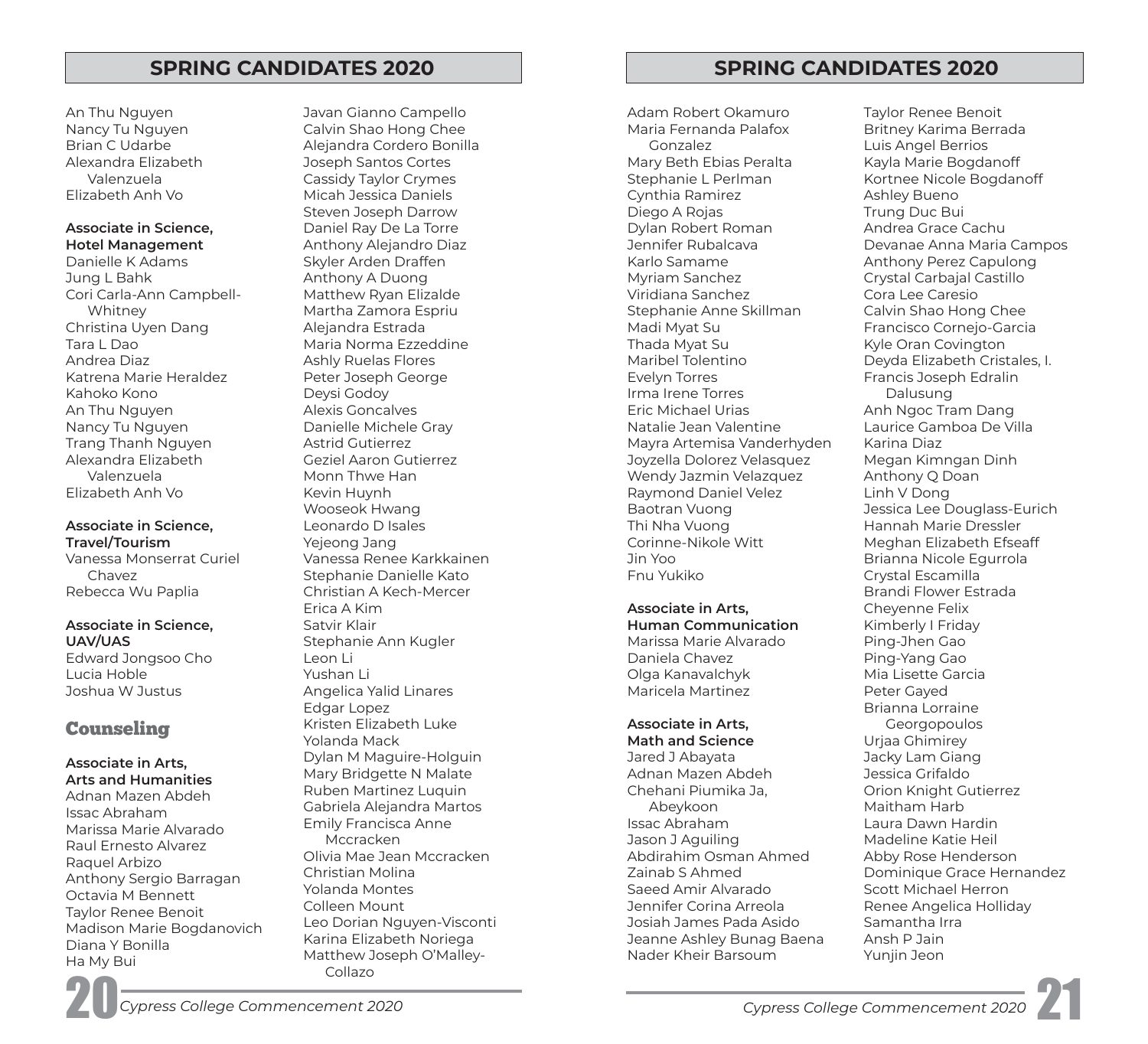Stefan Kadar Ritaj Khaled Kaf Olga Kanavalchyk Vanessa Renee Karkkainen Jinka Agnes Kawasaki Satvir Klair Brandon Johannes Kuys My H Le Mira N Lee Su Ji Lee Carson James Letterman Rene Leyva Kelly Bridget Lopez Joseph Michael Lovotti Joshua Joseph Luera Paria Maghsoudi Noor Abed Majdalawi Maria Guadalupe Manzo Ruben Martinez Luquin Andriah Filifli Matau Emily Francisca Anne Mccracken Isabel M McQuoid Kathy Elizabeth Melendez Ariel Almilcar Miguel Justin Andrew Moreno Rosa Angelica Moreno Breanna Isabel Munoz Mariah Divianne C Musni Thi Nguyet Minh Ngo Eric Thanh Nguyen Kent Bao Uy Long Nguyen Lien Thi Kim Nguyen Luyen Nguyen Mindy Nguyen Thi Thao Ngan Nguyen Thi Thanh Dan Ninh Nicole Marie Oliveros Long Nhu Ngoc Ong Vy K Ong Jennyfer Oropeza Maria T Ortega Bedolla Presten Stuart Page Lycra Kaizzel Flores Palomares\*\* Jahnvi Mahesh Panchal Irene S Park

Meghan Marie Parreira Devarsh Atulkumar Patel Dhwani Rakeshkumar Patel Vrutik Chiragbhai Patel Bichtram Dang Pham

Tam T Pham Taylor Linh Phongsavath Stephanie Plascencia Ester Mary Plavdjian Abran Portillo Christopher Prudente Jasmine C Pullman Perla Lisery Quiroz Amanda Reis Veronica Reyes Terry Conrad Ristau Joseph Jonathan Rodriguez Ian Alan Rosenberg Hanah-Danielle Crystal Salazar Julia Leigh Schroepfer Griselda Isabel Sequeira Cordobas Natalia Shcherbakova Kelly Cristina Sidorowicz Matthew Lee Sims Preet Kamal Singh Stephanie Anne Skillman Grace Marie Smith Yvonne Giovanna Stewart Mai Thanh Thi Ta Brandon Jun Taga Anas Tinawi Brooke Alexis Tomlin An T Tran Khoa Dang Tran Monica T Tran Thanh Hoan Tran Thi Hong Hanh Tran Kimphuong Thi Truong Alicia M Van Herwaarden Mayra Artemisa Vanderhyden Brandon Noah Villaganas Kim Ngoc Vu Sarah Jenna Welch David Paul Wisnieski, Jr. Rebecca I Ycaza Beatriz Zavala Allyson Kate Zimmerman

# **Associate in Arts,**

**Social & Behavioral Science**  Adnan Mazen Abdeh Issac Abraham Anthony Ceasar Aguirre Carly Nicole Aguirre Celine Altamirano

# **SPRING CANDIDATES 2020 SPRING CANDIDATES 2020**

Luis Arango Jennifer Corina Arreola Alexandra Avina Hadiyah N Bahta Ashley C Baker Nader Kheir Barsoum Taylor Renee Benoit Rita Meranda Blackmon Ivonne Blas De La Tejera Kayla Marie Bogdanoff Kortnee Nicole Bogdanoff Annabelle Star Borden Deanna Lynn Bradley Alejandro Eli Brito Serena Yen Bui Delicia Veronica Bustamante Hannah Olivia Bustos Briana Maritza Caldera Cynthia Calvario Karina Camarillo Elizabeth Campos Christopher Anthony Carranza Gabriel Castillo Miriam Castillo Johnathan Ceballos Lizette Hazel Chaidez Yea Chang Calvin Shao Hong Chee Jesse Chen Ryan Chieng Grace Chin Ha Eun Choi Ashley Clavijo Alejandra Cordero Bonilla Julian Coronado Martinez Joseph Santos Cortes Jonathan A Cossio Diana Priscilla Covarrubias Kyle Oran Covington Deyda Elizabeth Cristales, I. Daisy Marlene Cruz Laura M Cruz Cassidy Taylor Crymes Duc Minh Dao Steven Joseph Darrow Stephanie Davalos Makenna Catherine Davis Laurice Gamboa De Villa Alecsandria M Deleon Shirley Duarte Franklin Ray Earl

Aaron Edison Meghan Elizabeth Efseaff Hector Escobedo, Jr. Nina V Espinoza Martha Zamora Espriu Alejandra Estrada Maria Norma Ezzeddine Ashly Ruelas Flores Rafael Flores, Jr. Markitta Shalee Franklin Anselmo J Fuentes Veronica Fuerte Jade R Galloway Victor Daniel Gamboa Mica Angeli Ajero Gandia Dawson Jake Gilbert Deysi Godoy Isaiah Daniel Gonzales Jacinda E Gonzales Alexis Crystal Gonzalez Sally I Gonzalez Antoinette Monique Gutierrez Orion Knight Gutierrez Herminia Ayala Hall Beshoy Melad Hanna Johnathan O Hernandez Raul Herrada Serrena Camille Hibbs Jezelle Nicole Hill Betsy L Hosier Melani Hunt Mariam Hussain Khowla Imran Hussein Amer Imreish Sabrina Ishu Victoria C'anna Jackson Kristen Michelle Jacobsen Isaac Bradford Jaeger Elias I. Jaimes Frias Saloni Jain Azka Ebrahim Jeewa Andres Topete Jimenez Yasmin Jimenez Stefan Kadar Ritaj Khaled Kaf Vanessa Renee Karkkainen Arbaz Khawaja Andrew Kim Jonathan Kim Satvir Klair Tylor Jordan Lanier Ju Young Lee

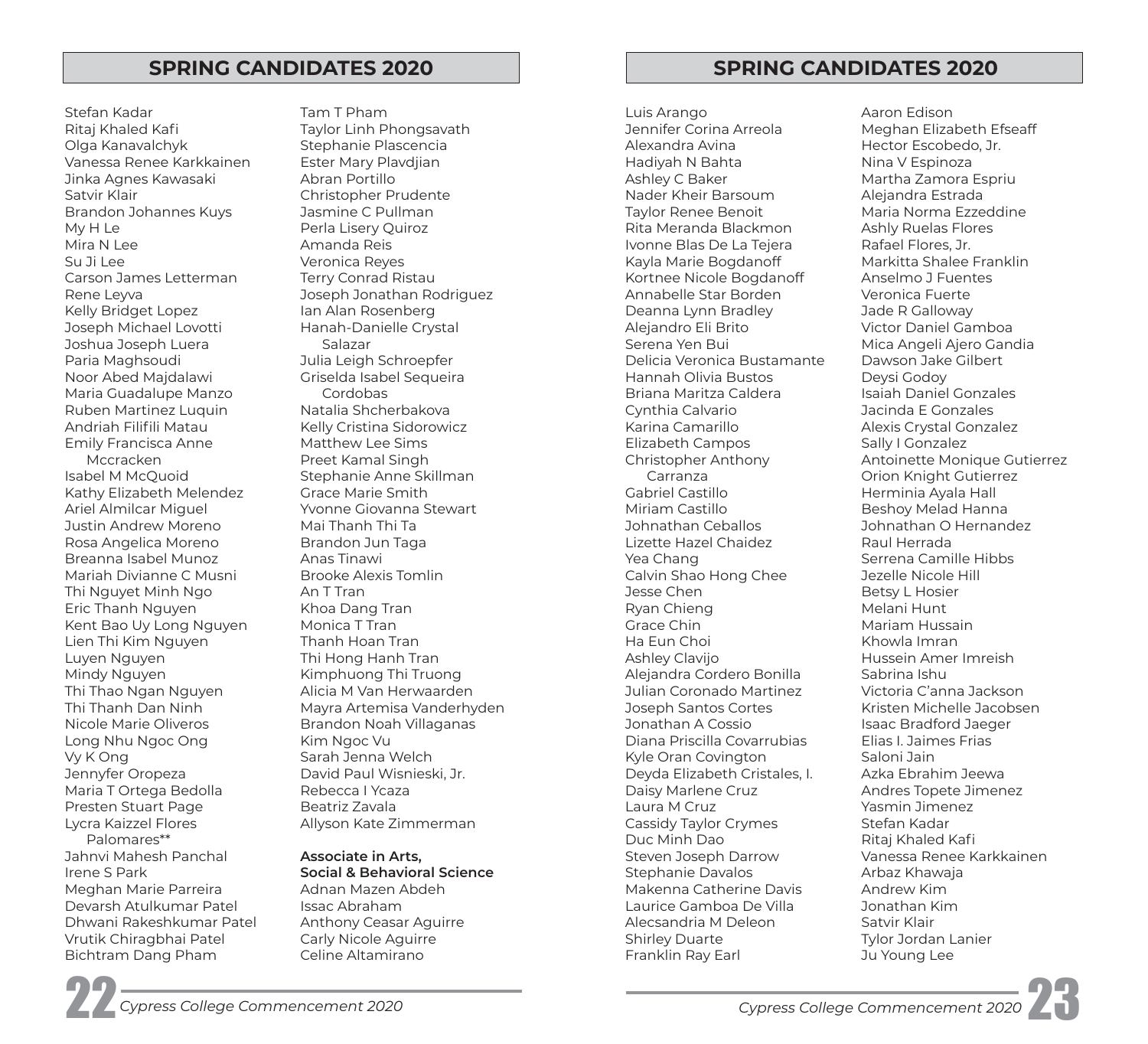Matthew Joseph O'Malley-June Hee Lee Mira N Lee Carson James Letterman Angelica Yalid Linares Ryan Matthew Maciel Martha Yadira Madera De Robles Honilyn Pedraja Magtibay Kyle Donovan Manes Robert Anthony Marenco, Jr. Kyle D Martin Angelique Marie Martinez Marcela Martinez Rocio Yareli Martinez Ruben Martinez Luquin Andriah Filifli Matau Yuliana Matta Velazquez Emily Francisca Anne Mccracken Olivia Mae Jean Mccracken Kristen Michelle McDonald Kathy Elizabeth Melendez Dulce Patricia Mendez Villanueva Sandra Mendoza Brenda Mercado Matthew R Mills Amanda Natalie Modesto Angelica Loera Mora Rosa Angelica Moreno Heba Mohammed Aly Aly Mostafa Gary J Narusawa Sorrawan Nathalang Ashwinni Nathan Alison Michelle Nelson Katelyn Khatu Ngo Anh Thi Hoang Nguyen Khanh Jenny Bao Nguyen Thinh Huu Nguyen Leo Dorian Nguyen-Visconti Adam Theodore Nicholas Thi Thanh Dan Ninh Collazo Bayron Eduardo Orquera Alexis Nicole Ortega Aliza D Ortega Maria T Ortega Bedolla Jackelyn Aimee Ortiz Jocelyn Ortiz Presten Stuart Page

Mayra Paiz-Asencio Katherine Elizabeth Palaeologus Maria Fernanda Palafox Gonzalez Fausto Giovani Paniagua Jordan Matthew Paragas Irene S Park Morgan Paige Patea Wendolyne Corina Paz Carolina Penate Israel Perez Jacqueline Perez Taylor Linh Phongsavath Ashley Brooke Pimentel Ester Mary Plavdjian Jasmine C Pullman Denis Quiroz Angie Rachel Ramirez Iliana S Ramirez Adrian A Rayon Amanda Reis Sara M Rempel Cecilia Yamileth Reyes Kevin Edward Reyes Vanessa S Rocha Yesinia Trina Rodarte Selenne Rodas Ashley Rodel Crystal Marie Rodriguez Ivette Rodriguez Mariana Lucia Rodriguez Raquel Rangel Rodriguez Valerie Y Rodriguez Andrea R Rodriguez Lopez Diego A Rojas Viviana Rojas Dylan Robert Roman Alexys Yasmine Sanchez Jocelyn P. Sanchez Norma Sandberg Noemi Santamaria Samantha Rose Penero Santana Natalia Shcherbakova Sherine Monyetta Shehee Joseph Jaeyoung Shin Taylor Brianne Silva Matthew Lee Sims Taylor Noel Sousa Dana Lean Suleiman Damon Todd Sullivan, Jr.

# **SPRING CANDIDATES 2020 SPRING CANDIDATES 2020**

Jane Sung Sergio Tapia Suleiman Saad Tashman Hillary Erin Thompson Brooke Alexis Tomlin Diane Aracely Torres Evelyn Torres Irma Irene Torres Jessica Lissette Torres Kenya Arantza Tovar Jacklynn Hong Tran Kate Tran Ngoc Bich K Tran Nhi Hoai Tran Sarah Lily Tran Loretta Elizvette Trevino Eric Michael Urias Sabiah A Usha Georgette Jean Parado Usi Clarissa Rene Valdez Julio C Vazquez Joyzella Dolorez Velasquez Wendy Jazmin Velazquez Raymond Daniel Velez Holly R Vermont April Villalobos Tammy T Vo Cham Roeun Wick Camryn L Worsham Matthew James Wotherspoon Jin Yoo Fnu Yukiko Gillian Tatum Cruz Yuzon Brittany Marie Zamora Laura Zamora

# Fine Arts

**Associate in Arts Transfer, Journalism**  Lauren S Ramirez

Aaron Christian Velasquez

**Associate in Arts Transfer, Art History**  Andrea Acal Sandra Alvarado Marie Michelle Pasmant Kelsey Joann Smith Bryanna Lee Tully

Janette Rebeca Vallejo **Associate in Arts, Dance**  Anthony Perez Capulong Kylie Susanne Christensen Briyanda Gabrielle Fresquez Sarah Pilapil Villacarillo

### **Associate in Science Transfer, Film, TV, & Electronic Media**

Jared J Abayata Anthony Gilbert Azcarate Dunn Botengan, Jr. Raven Brink Cornell Espinas Chuaseco Diana Nicole Lim David Lamonte A Hankins Leantae Montrell Hankins Grace Ann Harper Salamah Z Khreiwesh Samantha Jo McIntire Bilal Junus Patel Joseph Perez Elino Benjamin Santiago Villegas Alec Vincent Wry

**Associate in Arts Transfer, Music** 

Andrew R Brannon Kenneth Lee Dilley Anthony Michael Reynolds

**Associate in Arts, Photography**  Patience Joy Flaro

**Associate in Arts Transfer, Studio Arts**  Jared J Abayata Jesus Alberto Amador Anthony Sergio Barragan Meranda Sally Brodowski Gabriel Castillo Claire Chen Clarissa Marie Tuason Cosico Liam Jacob D'Ambrosio Shaianne S Driver To To Duong Patti A Estes Mayra Flores Michelle I Flores Vanessa Maria Gomez Danielle Michele Gray Jarrod E Huntington

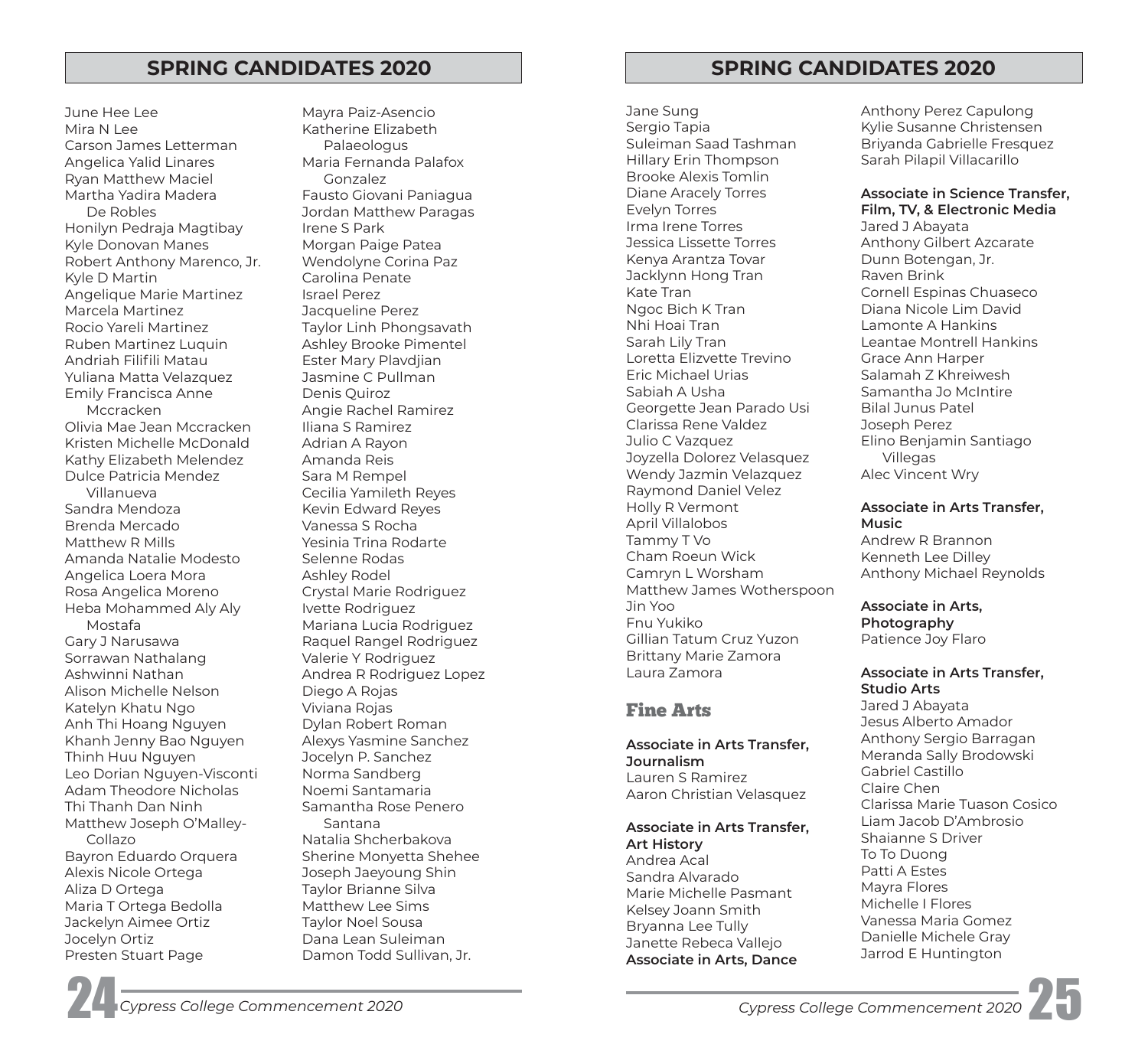# **SPRING CANDIDATES 2020 SPRING CANDIDATES 2020**

Kevin Huynh Gabriela Jaramillo Hyunbyeol Jung Elizabeth Sungmin Lee Erika Maria Lozano Dylan M Maguire-Holguin Julie L Miyashiro Al Jiggs Paredes Marie Michelle Pasmant Myriam Sanchez Madi Myat Su Thada Myat Su Angeleen Ngoc-Phung Tran Dien Vu Thanh Tran Janette Rebeca Vallejo Vanessa Elizabeth Vega Emilie Rew` Yang

## **Associate in Arts Transfer, Theater Arts**

William F Beckles Aileen Desiree Beltran Chrisna Paulkoun Chhor Quinley Estrellia Lazor Lizette Mendoza Jasmine P Nungaray Grayson Kane Pilapil April Villalobos Jinkyong Yoo

# Health Science

### **Associate in Arts, General Studies Health Science**

Christopher Cameron Decroix Amanda Christine McShane Liseth Guadalupe Orozco Lisa Karin Roebbelen

### **Associate in Science Transfer, Public Health Science**

Meghan Elizabeth Efseaff Christina Leon Noor Abed Majdalawi Breanna Isabel Munoz Kristen Cook Ojeda Griselda Isabel Sequeira Cordobas

### **Associate in Science, Dental Assisting**

Tiffanie Alyssa Bradley Monica Margaret Chhith Kaitlyn Rose Curry Xochitl Garcia Jasmine Rocio Jackson Wendy Jazmin Velazquez Julie Xiong

### **Associate in Science, Dental Hygiene**

Taechini Bamrungpong Mayde Yuliana Beger Anzhelika A Borodin Allison Brown Amanda Jane De Shazo Que-Chi H Doan Nicole Renee Hollister Anna M Holzerland Marie Cabreros Lorenzana Christina Marie Lu Brianna Nicole Matus Sharidyn Lyn Pointer Ashley Michelle Sales Nancy Marycruz Tello Vy Thi Thuan Tran Yan Yan Tse

**Associate in Science, Diagnostic Medical Sonography**  Kelly Tien Lam

### **Associate in Science, Health Information Technology**  Alyssa N Buerano Jazmine Nicole De Castro Karla Gutierrez Amberly Marie Hartert Yea Wen Leu Johnny Thai Nguyen Ngochan Thanh Phan Marina Ann Saldivar Gary Seng Larry Seng Angelie Christy Perez Taguicana Nguyen T Vu

# **Associate in Science, Mortuary Science**

Meghan A Arensdorff Brianna Rene Avalos Laurie Ayala Jasmine Lorraine Berrios James C Carver Vanessa N Escalera Elisa Sierra Gonzales Juan J Gonzalez Maribel J Guitron Jacob Emerson Gumbert Dyanna Yesenia Gutierrez Katie Ann Hemsley Genesis Nino Hernandez Zary Hernandez Emily Ann Herrera Ashleigh Elizabeth Jenkins Denia R Lopez Jessica M Lopez Sally Marie Maciel Ana G Rodriguez Mejia Rachel Linn Steele Glenn Matthew Steiner Andriana Margaret Tristan Savannah Monet Turhan Briana Alicia Villeda Ash Wang

### **Associate in Science, Psychiatric Technology**

Conrad Chen Mariechris Dulay Peter Elsousou Brandon Mitchell Herrera Mustapha Jamilla Jabbie Marikar Caampued Leones Ashley Rae Lopez Albaro Manuel Maldonado Anyibuofu Peter Okafor Raymond James Price Scholastica Nkiruka Togunloju-Davis Nnenna Chima Unaka Melissa Victoria Christina Shadora Williams David Kent Zaiger

### **Associate in Science, Radiologic Technology**

Erika Aguirre Maricruz Aguirre Daniel Alexander Ravi Ratilal Bhayani Sarah Christine Bright James Clark Brown Daniel Ramos Camboanga Tyson Huang Chen Young Hoon Choi Giovanni Diaz Allison Noel Engle Kateryna Fernandez Celeste Nicole Gordon Jessica Guerrero Samantha Riane Guerrero Yuwarin Hlaing Stephanie Marie Hoekman Carlos Jerez Sarah Colleen Kearney Joshua David Laforett Nereida Lopez-Rodriguez Angel Navarro Emily Ngo Ariel Marie Ochoa Maxx Rush Ondo Cassandra Marie Oregel Tommy Tai Pham Joshua Cortez Ravalo Manny Bryan Salguero Robinson Willie Saradeth Michelle Thanh Tran Bradley Mitchell Witt Samantha Joy Zaan

## **Associate in Science, Registered Nursing**

Danielle Chrisie Aguilar John Joseph Amezcua Ramjoyt Kaur Badesha Alex Chrisitan Benner Angeline C Bondoc Claudia Gioconda Castillo Diana Laura Chavez Hannah Jean Coe Victoria Rose Davis-Castillo Marc Andrew Eibl Jr Claudia Guadalupe Esparragoza Munoz Ryan Panen Ferido Karen Jane Fritz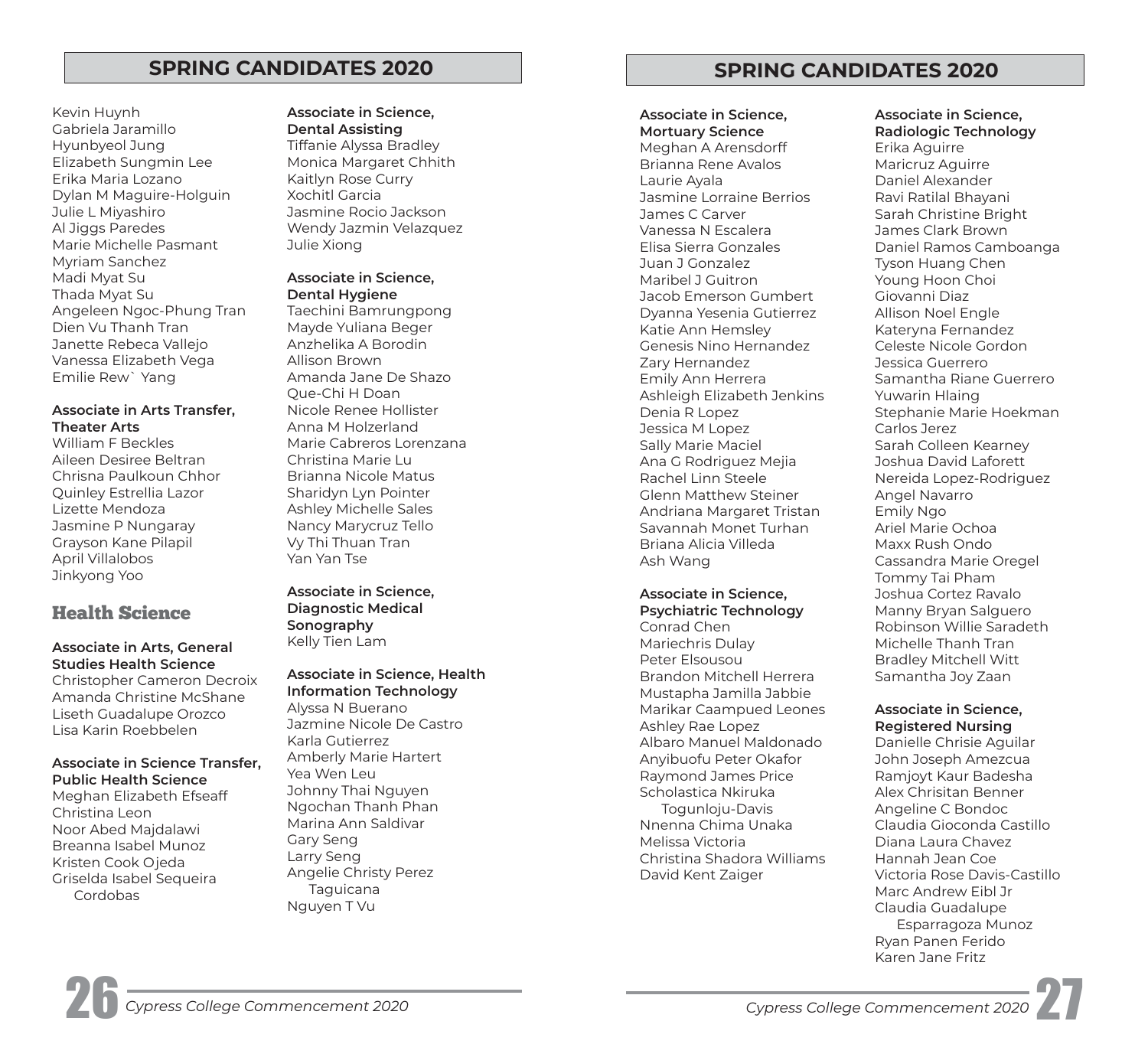Maria Berenice Garcia Eduardo A Gomez Neil B Gran Eunice Grace Datuin Guinto Betty Hinh Rachelle Lynne Holz Hyo Sun Kim Nathalee Nga Luu Lidia Jasmine Medina Laura C Miramontes Aprille M Montealegre Nicole Ashley Morabe Noemy Moreno Specious Nakirigya Giao T Nguyen Lanchi Nguyen Tam Trung Nguyen Angie L Perez Ruby Prieto Janet Serafio Vanessa Solorzano Esperanza Tercero Jenny Thach Linh M Tran Eidy Rosario Urias Cindy Vargas Leslie Flores Villeroz Christine Nguyen Vu Ariel Marina Waltz Lotus Yao Sulbitnara Ashely Yoo

# Kinesiology

## **Associate in Arts Transfer, Kinesiology**

Jonathan Christopher Aguirre Karl Heindrick Bueno Colton Bulger Vinze Gallego Cabaluna Kyle Morrison Cabotaje Fernando Campos Mendez Derrick Justin Loterte Carunungan Genesis Raquel Castrejon Anthony M Diaz Brandon Thomas Dunn Brent L Earley Katie Michelle Elliott Jacob Matthew Fuller Pedro Jesus Garcia

Ivan Gayosso Melissa Renee Gilbert Jordan Louis Hawkins Jenive Mayli Hirchag Frankie R Islas Matthew J Lim Kelly Bridget Lopez Christopher Perez Mangune Christopher James Martinez Jesus Omar Munoz Cameron Edward Paige Panagiotis Pantazopoulos Justin V Phan Brandon Jalal Rahmanian Sydney Lee Singson Ethan Ricardo Soriano Anthony Nadim Touzani An T Tran Tommy Tu Tran Jonathan A Yeme Casillas

**Associate in Arts, Physical Education**  Demetrios E Mariolis

# Language Arts

### **Associate in Arts Transfer, Communication Studies**  Zainab S Ahmed Marissa Marie Alvarado Ramon Angel Avila-Ojinaga Marley Rae Balin Joseph Xavier Bautista Zachary Mitchell Blum Shelby L Bruce Juston Alan Bustos Grace Chin Diane Stephanie Collazo Katelyn Ivana Cook Austin Tyler Cummins Nathaniel Eliab Garcia Alyssa Gentry Samuel Thomas Gilbert Wakar Hakiek Mei Hashimoto Melani Hunt Michelle Thanh Truc Huynh Victoria C'anna Jackson Arbaz Khawaja Euro Kikuchi

**SPRING CANDIDATES 2020 SPRING CANDIDATES 2020** 

Byoung Ji Lee **Spanish**  Jennifer Lopez Medina **Maria Fernanda Palafox** Hannah R Matus Gonzalez Julia Christine Mayuga Darbin A Sanchez Kaylee Lynn Mazzone Viridiana Sanchez Olivia Mae Jean Mccracken Austin Charles Mortrud Andy Morris Orozco **Wendolyne Corina Paz** Amanda Chie Israel Perez Robert Lee Pettey, III. Jessica Gabrielle Ramos-Guerra My H Le Deli Daray Raprager Gabriela Alejandra Martos Ana C Reyes Vrutik Chiragbhai Patel Yesha Ketanbhai Shah Tayler Lynn Richmond Valerie Y Rodriguez Nolan W Rugg **Emily Nicole Stoddart**<br>
Spencer Michael Serven Brandon Jun Taga Spencer Michael Serven Diana Hope Shrum Jesus Damian Torres-Campos Kawani Stanley Carolina Villamar **Chemistry**  Ryoma Yamanaka

# Associate in Arts Transfer, Connor James Kilzer

Patricia Isabella Arreola Brooke Lynn Taylor<br>Octavia M Bonnett Annissa R Uncapher Octavia M Bennett Annissa R Uncapher Amy Hideko Bryant, Jr. Ivan Cruz **Mathematics** Thinh Duc Do Skyler Arden Draffen Deysi Godoy Britney Karima Berrada Geziel Aaron Gutierrez Trung Duc Bui Mary Bridgette N Malate Four Defirey A Chavez<br>Dubon Martinez Luquin Four Darrin Connor Chen Ruben Martinez Luquin Aimee Segura Corral Jasmine P Nungaray Francis Joseph Edralin Irvin Phan Nicolas P Piazza Dianne Pineda Anthony Q Doan Riad Moustafa Elmal Juliann C Ramos Nicole M Roberson Christopher J Fitero Dylan Robert Roman Ping-Yang Gaos<br>Natalie Jean Valentine Peter Gayed Natalie Jean Valentine

Justin Ryan Landazabal **Associate in Arts Transfer,** 

# Brayan Jesus Mejorada<br>Amanda Natalie Modesto<br>Austin Charles Martweal

# Aliza D Ortega **Associate in Science Transfer,**

Kavika James Puailoa Diego Francisco Hooghkirk

# Paola Trejo **Associate in Science Transfer,**

Diego Francisco Hooghkirk Ivette Zamora Adrian Maguad Isidro **English** Vy K Ong

# Micah Jessica Daniels **Associate in Science Transfer,**

Colleen Mount Francisco Cornejo-Garcia

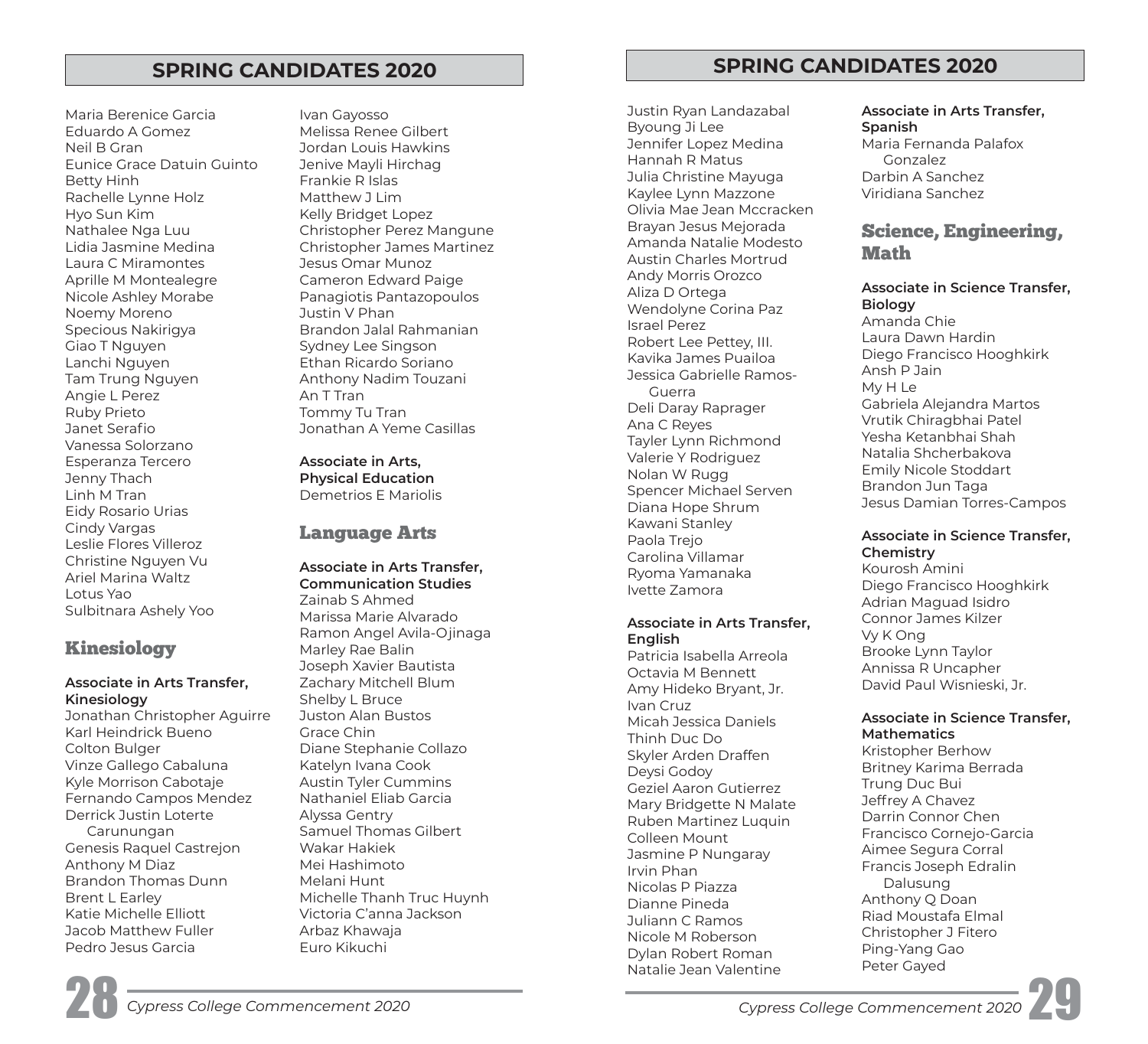Albert Genehyuk Gim Hyejin Myung Nhu M Ha **Alexis S** Negrete Maitham Harb Kim Thu Ngoc Nguyen Lillian V Hoang Nam Hoang Nguyen Kyle Hultgren Vy K Ong Phillip Minh Huynh Roshankumar P Parekh Sabrina Lan Huynh Joseph Samir Roufaeil Lalyn C Inguito Jonathan Michael Sosa-Adrian Maguad Isidro **Roman** Anand Jasti **Thanh Trung Tran** Yunjin Jeon Elaine Anh-Thao Vo Connor James Kilzer Yeonggwang Kim<br>Antonio Jose Landeros **Social Sciences** Manh Khang Le **Associate in Arts**  Kyle N Moua Damajae Legacy Jackson, Hyejin Myung African-American Studies Alexis S Negrete Frank States Thy Duong Minh Nguyen<br>Thi Nguyet Minh Ngo Frank Christopher Walker Nam Hoang Nguyen Vy K Ong **Associate in Arts Transfer,<br>
Roshankumar P Parekh <b>Anthropology**<br>
Devarsh Atulkumar Patel Carmen Aikin<br>
Abran Portillo Abran Portillo Taylor Renee Benoit<br>Jonathan Michael Sosa- Sydney Ann Ferrales<br>Roman Jenive Mayli Hirchag<br>Thanh Trung Tran Khowla Imran

Trung Duc Bui Gonzalez Michael Austin Carroll Julia Elizabeth Santy<br>Darrin Connor Chen Aseel W Smadi Connie Chin Francisco Cornejo-Garcia **Associate in Arts Transfer,**<br>
Kyle Oran Covington **Economics**<br>
Francis Joseph Edralin Them Ngoc Dang Monn Thwe Han Ping-Yang Gao Satvir Klair (1990)<br>Lillian V Hoang Satvir Klair (1991) Lillian V Hoang<br>Kyle Hultgren Michael Moore<br>Phillip Minh Huynh Minh Minh Dieu Nau Phillip Minh Huynh Minh Dieu Nguyen<br>Sabrina Lan Huynh Thi Minh Dieu Nguyen<br>Adrian Maguad Isidro Jackelyn Aimee Ortiz<br>Connor James Kilzer Lycra Kaizzel Flores<br>Yeonggwang Kim Palomares\*\* Antonio Jose Landeros Akshar H Patel Manh Khang Le Nhi Hoang Phuong Pham<br>Kyle N Moua

Elaine Anh-Thao Vo Vanessa Renee Karkkainen Associate in Science Transfer, <sup>Ashley Megan One</sup><br> **Physic**s Physics Palaeologus<br>Kristopher Berhow Maria Fernanda Palafox

Francis Joseph Edralin Kyle Bradley Cudia Benigno Dalusung Deven Hemant Chokshi

# **SPRING CANDIDATES 2020 SPRING CANDIDATES 2020**

David Albert Rosales Jacob Trevino Joyzella Dolorez Velasquez Raymond Daniel Velez Fnu Yukiko

### **Associate in Arts Transfer, Elementary Teacher Education**

Brian Hyun Ahn Raquel Arbizo Veronica Bacani Arcebal Kayla Marie Bogdanoff Kortnee Nicole Bogdanoff Samantha Jae Buchanan Erika Yvette Bucio Daniela Chavez Diana Corona Evelyn M Frias Joy M Gallo Ana Cristina Gonzalez Orion Knight Gutierrez Katlynn Janssen Connor Kelly Laines Yvette Virginia Perez Amanda Reis Sara M Rempel Kevin Edward Reyes Keren J Sanchez Dianna Yarelie Torres Sharleen Rita Yanez Brittany Marie Zamora Laura Zamora

### **Associate in Arts Transfer, Geography**

Leilani Sara-Cheri Anderson Ryan Patrick Martin Timothy Muttaraid Valerie Ann Olivas

# **Associate in Arts Transfer, History**

Adrian Avina Catherine K Coniglio Joseph Santos Cortes Cassidy Taylor Crymes Anthony A Duong Nina V Espinoza Martha Zamora Espriu Celena J Estevez

 Matthew Joseph O'Malley-Carolina Maria Flores Hussein Amer Imreish Andres Topete Jimenez Dhonne Augustine Jumawan Kyle Donovan Manes Matthew R Mills Collazo Joseph M Ortiz Miguel Proa Mariana Lucia Rodriguez Diego A Rojas

# **Associate in Arts,**

**Human Services**  Danytzel Aylin Alvarez Alexandra Avina Cynthia Calvario Autumn Dickson Kyrstin Terece Howard Tanisha Jordan Nelly H Lara Gregory Louis Richmond Julie Rodriguez Davon Mason Samuel Adolfo Sierra Diane Aracely Torres Eliana Maria Urueta Christopher Walker

### **Associate in Arts Transfer, Philosophy**

Calvin Shao Hong Chee Angelica Odette Garzon Victor Hernandez Corinne-Nikole Witt

# **Associate in Arts Transfer, Political Science**

 Destini Deedee Phongsavath-Stephanie Aguirre Brittany Ann Barreraz Michael William Davidson Ashly Ruelas Flores Mica Angeli Ajero Gandia Viviana Garcia Beshoy Melad Hanna Laura Christine Manurung Yuliana Matta Velazquez Leo Dorian Nguyen-Visconti Bouahom

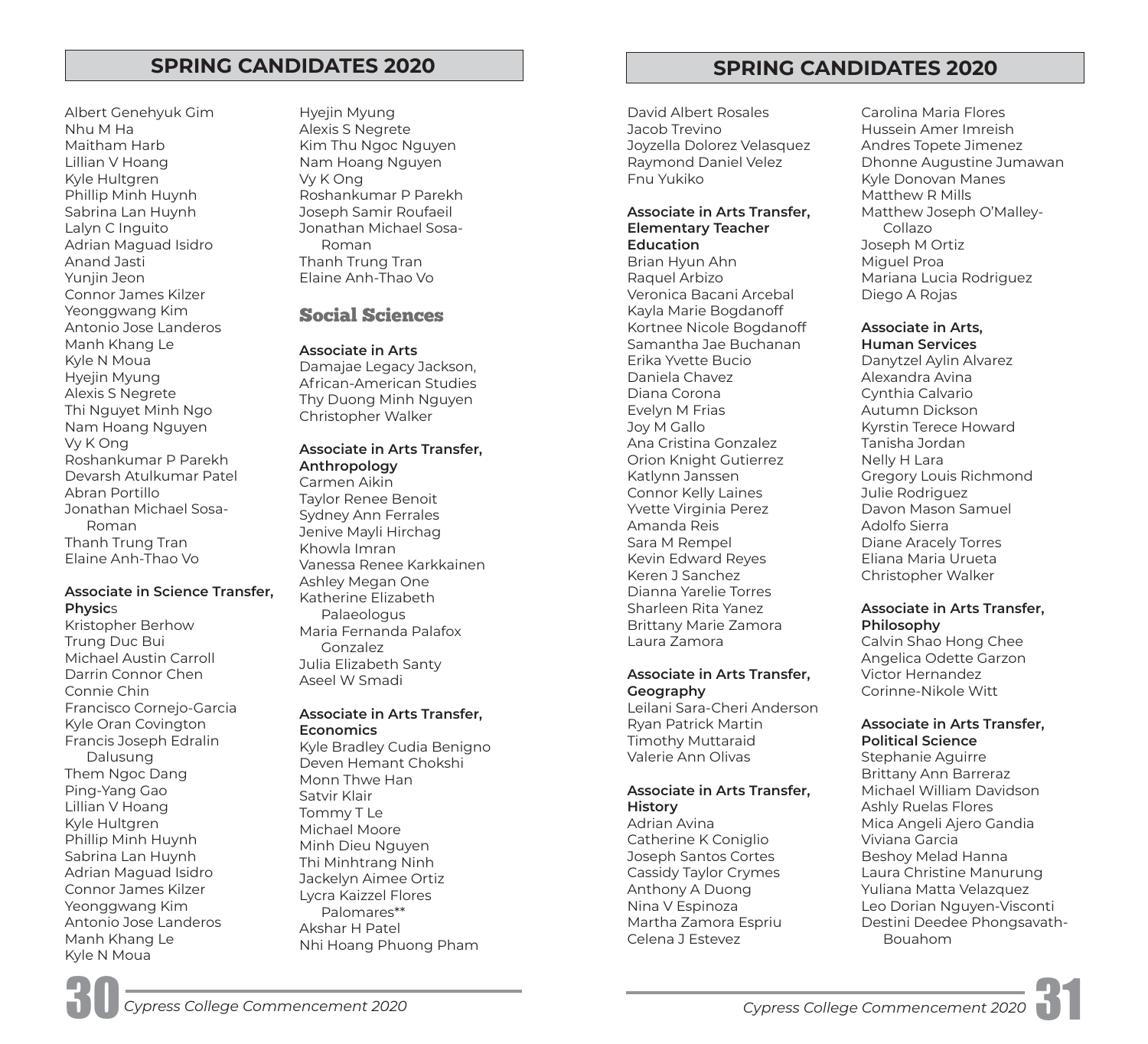Givens Marissa Annmarie Ray

Ashley Rodel Summer Hannah Gonzaga Alexandra Julissa Rodriguez Martha Yadira Madera De Manuel L Rodriguez Adrianna S Gonzalez Kassandra Rojas Robles Diego A Rojas Christian Alexis Crystal Gonzalez Christian Anna Rozek Emilly J Martinez Dana Lean Suleiman Celeste Gonzalez Alexys Yasmine Sanchez Andriah Filifli Matau Alejandra Sarai Turcios Sally I Gonzalez Noemi Santamaria Jillian Amber McDowell Judith Vargas Samantha A Hansbury Lorena Serrano Melissa Mejia Tayler N Velarde **Lizbeth Hernandez** Communication Matthew Lee Sims Nhi Huynh Nguyen Betsy L Hosier Edward Solis Bayron Eduardo Orquera Associate in Arts Transfer, Michelle Abigail Howell **Kimberly Ann Soriano** Fausto Giovani Paniagua **Psychology** Christopher Luis Ibarra Taleen Vasken Tatarian Penelope Anne Pearson Viviana Acosta **International Elias I. Jaimes Frias** II. Script Liberal Correspondent Liberal Tammy Marie Portillo David Jason Aguilar Azka Ebrahim Jeewa Bernardo Jacob-Viray Denis Quiroz Sara Lizbeth Aguirre Jon Rashad Keys Tucay, V. Cecilia Yamileth Reyes Nicholas Carl Alcala Anthony Khong Sabiah A Usha Yesinia Trina Rodarte Alma Delia Almaral Joseph Kim Breanna Velasco Selenne Rodas Adriana Avitia Yoon Deok Ko Aleen Velazquez Crystal Marie Rodriguez Brittany Chea' Benford **Inayatullah Latifi** Inatic Holly R Vermont Danielle Marie Sabas Rita Meranda Blackmon Ju Young Lee Christina Ann Vogelsohn Lorena Serrano Tara Leanne Buchanan Joyce Lin Phoebe Rea Wait Sherine Monyetta Shehee Zachary James Burk Angelica Yalid Linares Chessa Kate Welch Jamie Andrea Smith Delicia Veronica Bustamante Alyssa D Lucero New York Christina Wiltron Nona Elissa S Tan Kyle Morrison Cabotaje **Gabriela Martinez Martinez Adrian Denise Winston** Sergio Tapia Elizabeth Campos Rocio Yareli Martinez Taleen Vasken Tatarian Samantha Cardenas **Paris Camille Mcmullin Associate in Arts Transfer,** Nhi Hoai Tran Vanessa Maria Cardenas Dulce Patricia Mendez **Sociology** Jasmin Castillo Valdivia Abigail Carranza **Carly Access 2018** Villanueva Carly Nicole Aguirre Aleen Velazquez Mikaela Monina Dungca Cody Mendoza Savannah L Almanza Ayesha Muntazar Zaz Carreon Brenda Mercado Hadiyah N Bahta Yea Chang The Chang Ezequiel Anthony Minero The Ashley C Baker Calvin Shao Hong Chee Diana Lidia Molina Alcantara Rita Meranda Blackmon Ryan Chieng Cristian A Morales Cristian A Morales Chief Lovell D Brion, III. Ha Eun Choi Rosa Angelica Moreno Serena Yen Bui Brian Gisang Chung Kathleen N Mumina Theorem 2 Zachary James Burk Ashley Clavijo **Henry Phuc Ngo Christopher Anthony** Ashley Christopher Anthony Catherine K Coniglio Khanh Jenny Bao Nguyen Carranza Jonathan A Cossio **Traci Bao-Tran Nguyen** Crystal Castillo Devin J Cunningham Ignacio Yair Ortiz Valerie Ceron Duc Minh Dao **Jesus Sebastian Ortiz Leal** Calvin Shao Hong Chee Diana Denise Daza Daniela Grisel Ortiz Ramirez Grace Chin Britney A Diaz **Fausto Giovani Paniagua** Fausto Giovani Paniagua Megan Cassandra Duarte Irene S Park Ashley Clavijo Tyler Charles Edwards **Penelope Anne Pearson** Pearson Belen Ivan Cortez Hector Escobedo, Jr. Nina Ha Thanh Phan Diana Priscilla Covarrubias Markitta Shalee Franklin Destini Deedee Phongsavath- David Luis-Ramon Garcia Anselmo J Fuentes Bouahom Monique Gloria Garcia Marie Czarina Samala Gaerlan Ashley Brooke Pimentel **Antoinette Monique Gutierrez** Hannah Filomena Gantan **Ester Mary Plavdjian** Benjamin Robert Held Angelica Garcia Jeleene Punzal Sabrina Ishu Monique Gloria Garcia Cassandra Ramirez Tajuanna Jaton Kinard Britny Korin Gilfillan III Iliana S Ramirez Inayatullah Latifi De'aundra Louise Netta Jakob Ruben Ramirez Alyssa K Lozano

# **SPRING CANDIDATES 2020 SPRING CANDIDATES 2020**

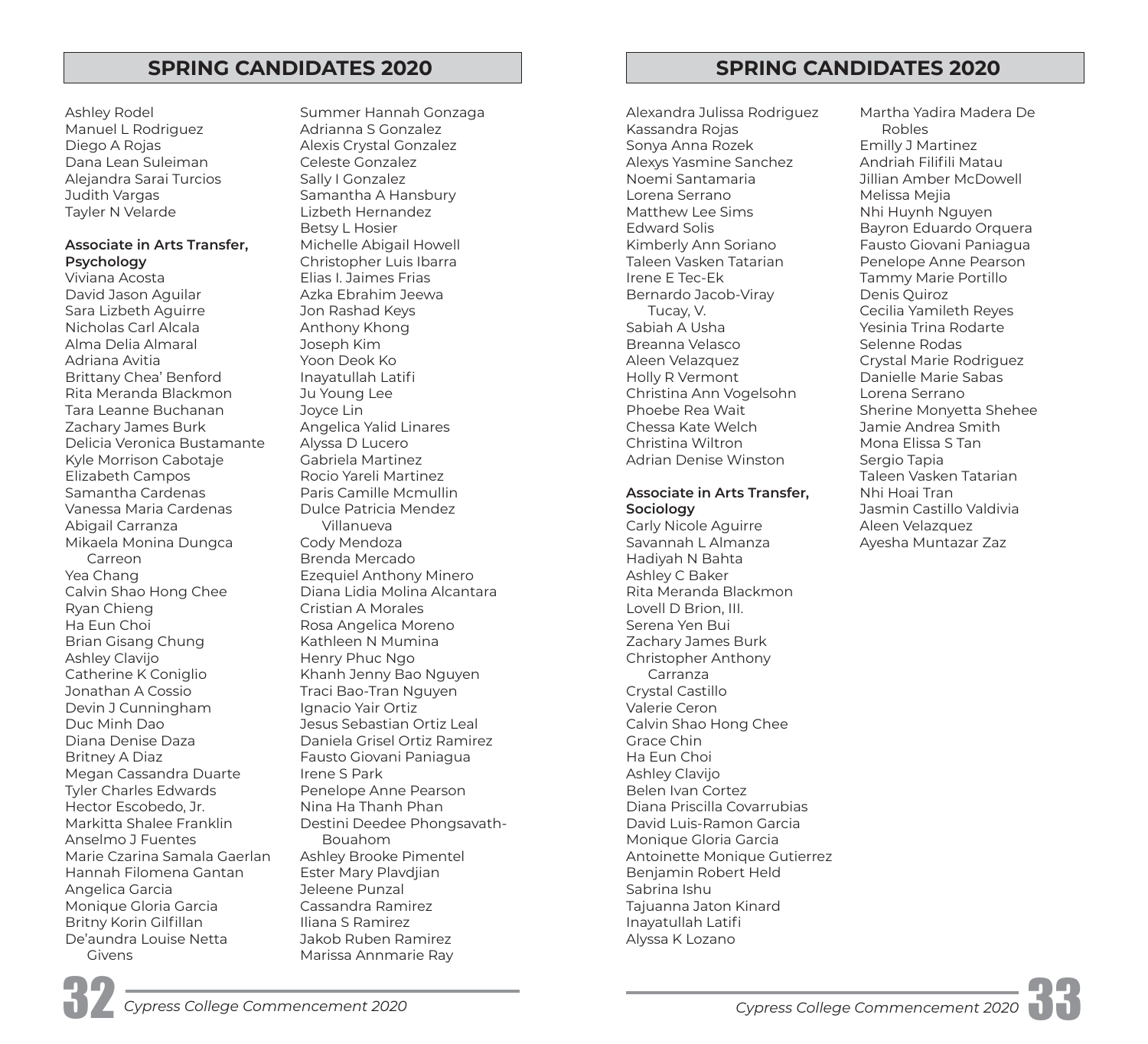# **CYPRESS COLLEGE OUTSTANDING GRADUATE FOR 2020**



**Elise Cunanan**  *2020 Outstanding Graduate of the Year* 

Elise Cunanan is Cypress College's 2020 Outstanding Graduate. Cunanan completed two associate degrees in fall 2019, one in sociology and the second in liberal studies: social and behavioral sciences. She began attending California State University, Fullerton, this spring. Her career goals are to become a school counselor and to work for a non-profit organization.

At Cypress College, Cunanan was a member of the Associated Students, worked as a member of the Student Ambassador team, and established the Student Advocates for Education Club to provide community service to K-12 and higher education students. She also worked to raise awareness about student homelessness.

"I selected Cypress College because my parents both are alumni of community colleges, my mom even attended Cypress College herself," Cunanan said. "I actually did not apply to any universities as a high school senior, because I felt that choosing a university to attend was a big decision that I was not ready to make at the time. Another great benefit about Cypress College is that tuition is affordable and the staff here is extraordinarily helpful."

# **CANDIDATES FOR OUTSTANDING GRADUATE FOR 2020**

All graduating students who earn a cumulative grade point average of 3.75 and above during their college career, are eligible to be named the Outstanding Graduate. Final selection is determined by a campus committee based on applications submitted by the students.

Bijan Afshar Raiyan Bahta Paige Lauren Bridges Crystal T Bui Moises Carrasco Patrick Dulter Castillo Silvia Caverzan Tiara Rubi Coleman Elise Danielle Cunanan Jacob Russell Dalton Hiba Flayhan Wehbe Ashley Garcia Alexander Catalino Gonzalez Paz Andrea Jimeno Gutierrez Meryana Emad Hanna Olivia Christine Hataway Alex Wolfe Hinojosa Phat Huynh Marisela Jackson Simon John Jaeger Brianna Krystyne Landeros Hannah Jeong Lee Ju Young Lee Yajaira Paulette Leon Leslie M Leong Flora Wai Fun Li Christine Lim

Luis Angel Miranda Herrera Madison Sue Mixer Aldo Moises Naranjo Anh Thi Hoang Nguyen Annie Ngoc Nguyen Ho Mai Tram Nguyen Huong T Nguyen Niem Tuyen Ha Nguyen Lycra Kaizzel Flores Palomares Huy Thai Phan Zoe Phan Sarah Nicolina Queneau Julieanne Resch Lillian Bell Ridenour Elizabeth Rivera Jeanne Therese Chua Sabino Mercede Alexis Sadeghi Sophia Santo Scott Ryan Tipton Joseph Nguyen Khoi Tran Maria Alejandra Tronco Velasquez Hyun Kyung Yoon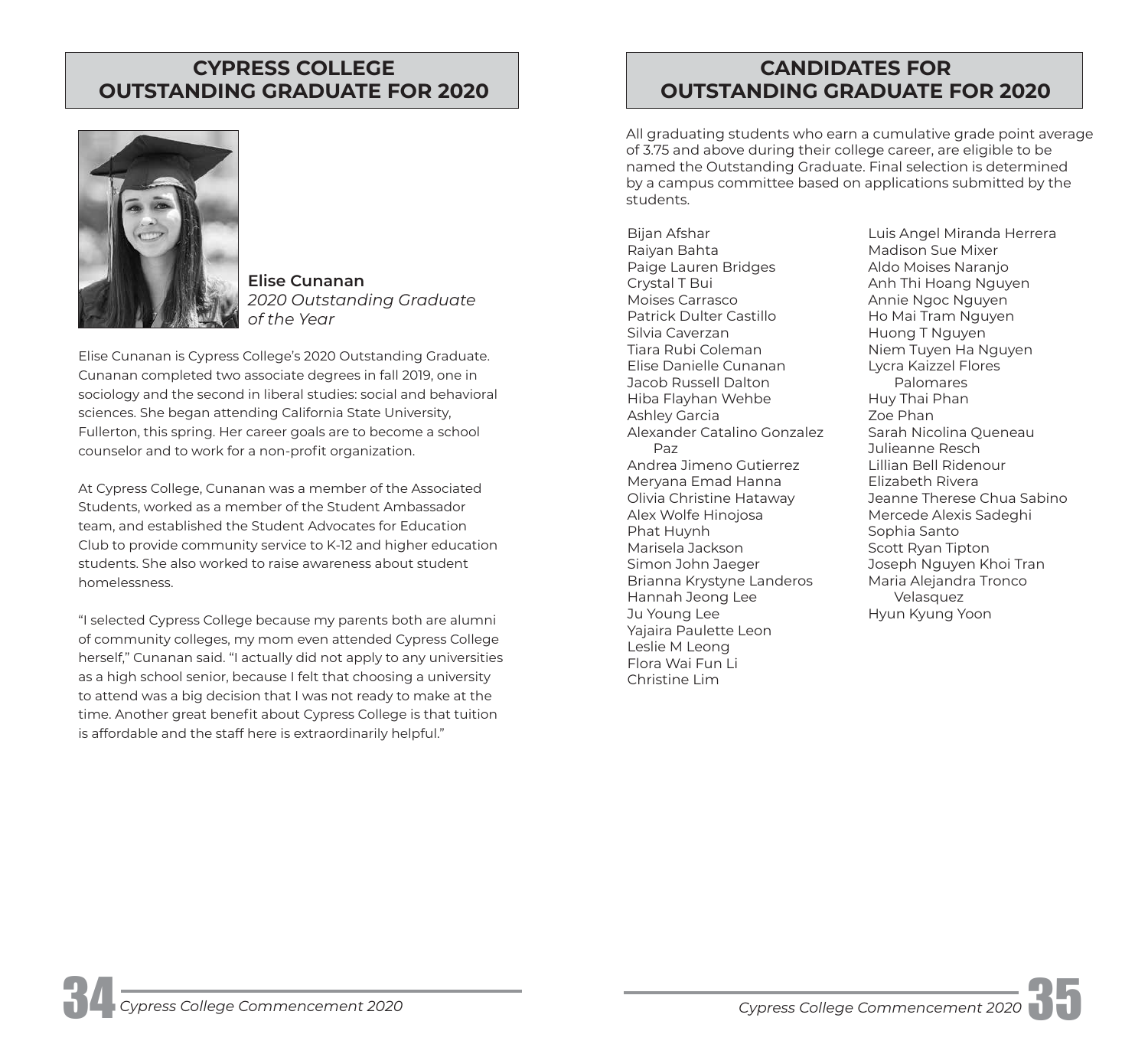# **PRESIDENTIAL SCHOLARS OF DISTINCTION CLASS OF 2020**

The Presidential Scholars of Distinction Program celebrates Cypress College students as they complete their studies. Each of the college's academic pathways is represented through their students. These scholars were nominated by their faculty, selected by members of their division, and affirmed by President JoAnna Schilling.



# **CYPRESS COLLEGE 2020 PROFESSORS EMERITI**

# **OUTSTANDING FACULTY AWARDS 2020 HONOREES**

Each year, the Academic Senate conducts a nomination and selection process for three faculty awards: the Outstanding Adjunct Faculty Award; the Outstanding Full-Time Faculty Award; and the Charger Award, presented to the faculty member who goes above the call of duty for professional duties outside the classroom. After careful deliberation, the Academic Senate voted to present the Outstanding Full-Time Faculty Award to ALL full- time faculty members, and the Outstanding Adjunct Faculty Award to ALL adjunct faculty members.

This is the first time in the history of the awards that the Senate has decided to bestow this award to all members of the faculty. This unique selection is made to illustrate that we have collectively risen to the occasion in transitioning our classes to a remote environment under the most stressful of circumstances. This collective recognition highlights that every faculty member's contribution was essential to completing the semester successfully and helping to ensure that you all are able to graduate today.

The Charger Award is presented to Kathleen McAlister. Her role as the distance education coordinator is likely transparent to students. But, you should all know that Kathleen has been instrumental in facilitating the transition for Cypress College faculty to a remote teaching environment. It has traditionally been the Academic Senate's practice to avoid honoring an active member of the body; however, Kathleen's hard work, especially during our COVID-19 response, made her an undeniable recipient of this award.

We are grateful for the dynamic and innovative work our faculty do. Our appreciation for the contribution that each of our faculty make to our students cannot be fully expressed. Thank you for your hard work and dedication. Congratulations to these Outstanding Faculty honorees.

— Dr. Craig Goralski, Academic Senate President

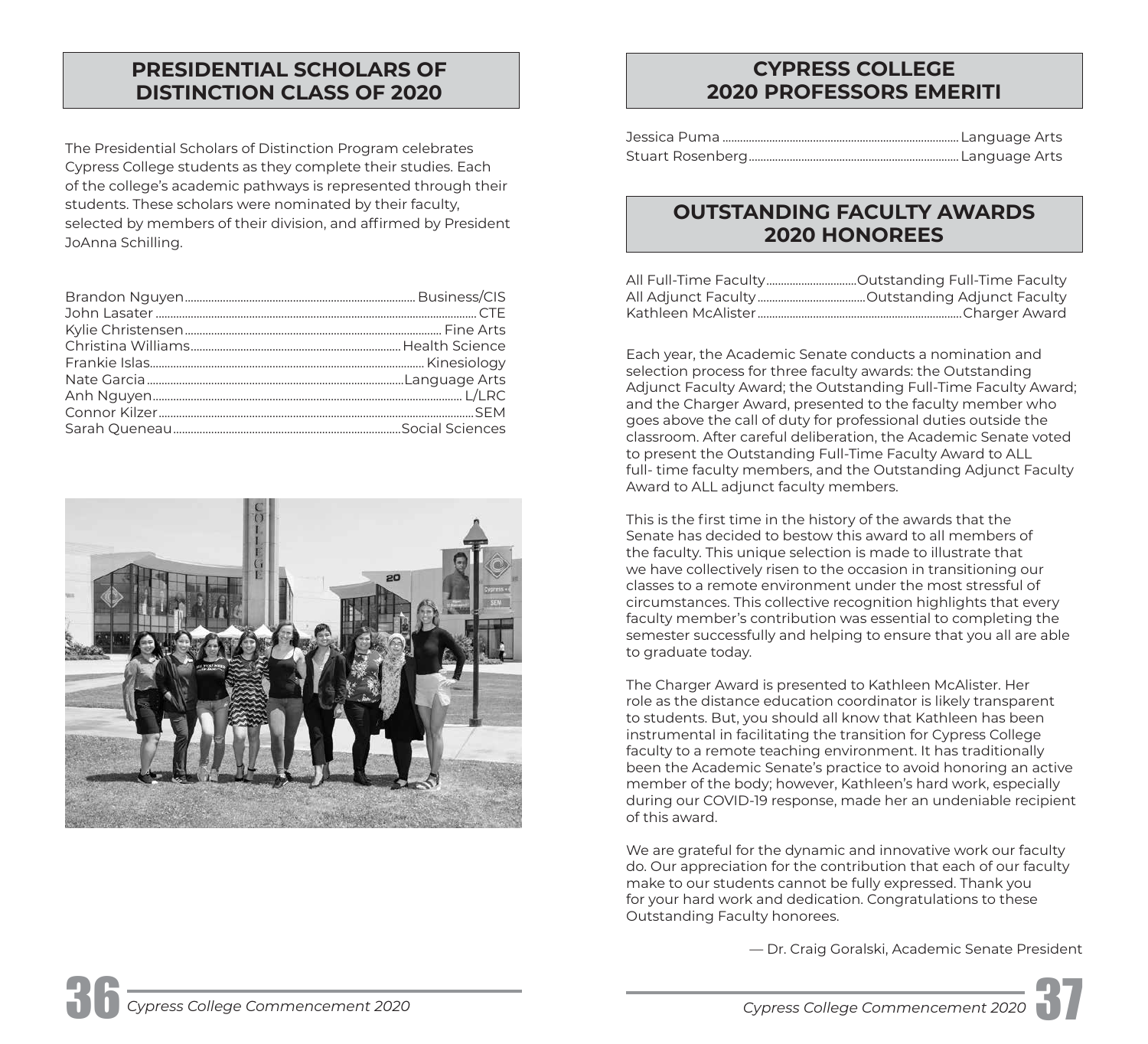# **NORTH ORANGE COUNTY COMMUNITY COLLEGE DISTRICT MEMBERS OF THE BOARD OF TRUSTEES**

Ryan Bent, President Dr. Barbara Dunsheath, Vice President Jacqueline Rodarte, Secretary Stephen T. Blount Jeffrey P. Brown Ed Lopez

Ester Plavdjian, Student Trustee, Cypress College Chloe Reyes, Student Trustee, Fullerton College

Cheryl A. Marshall, Ed.D., Chancellor JoAnna Schilling, Ph.D., President, Cypress College

# **NATIONAL ANTHEM**

*Oh, say! can you see, by the dawn's early light* 

*What so proudly we hailed at the twilight's last gleaming;* 

*Whose broad stripes and bright stars, through*  the perilous fight,

*O'er the ramparts we watched were so gallantly streaming?* 

*And the rocket's red glare, the bombs bursting in air,* 

*Gave proof through the night*  that our flag was still there:

*Oh, say! does that Star-spangled banner yet wave* 

*O'er the land of the free and the home of the brave?* 

# **ALMA MATER**

*O Alma Mater, Hail with pride and loyalty, So sing we now with hearts uplifted to thy glory. O Cypress, Thee we love, Thy spires shall rise above, Ennobled through the years with splendor, Cypress, hail to thee.* 

> *- Dr. Clifton Stout - (1934 - 1974)*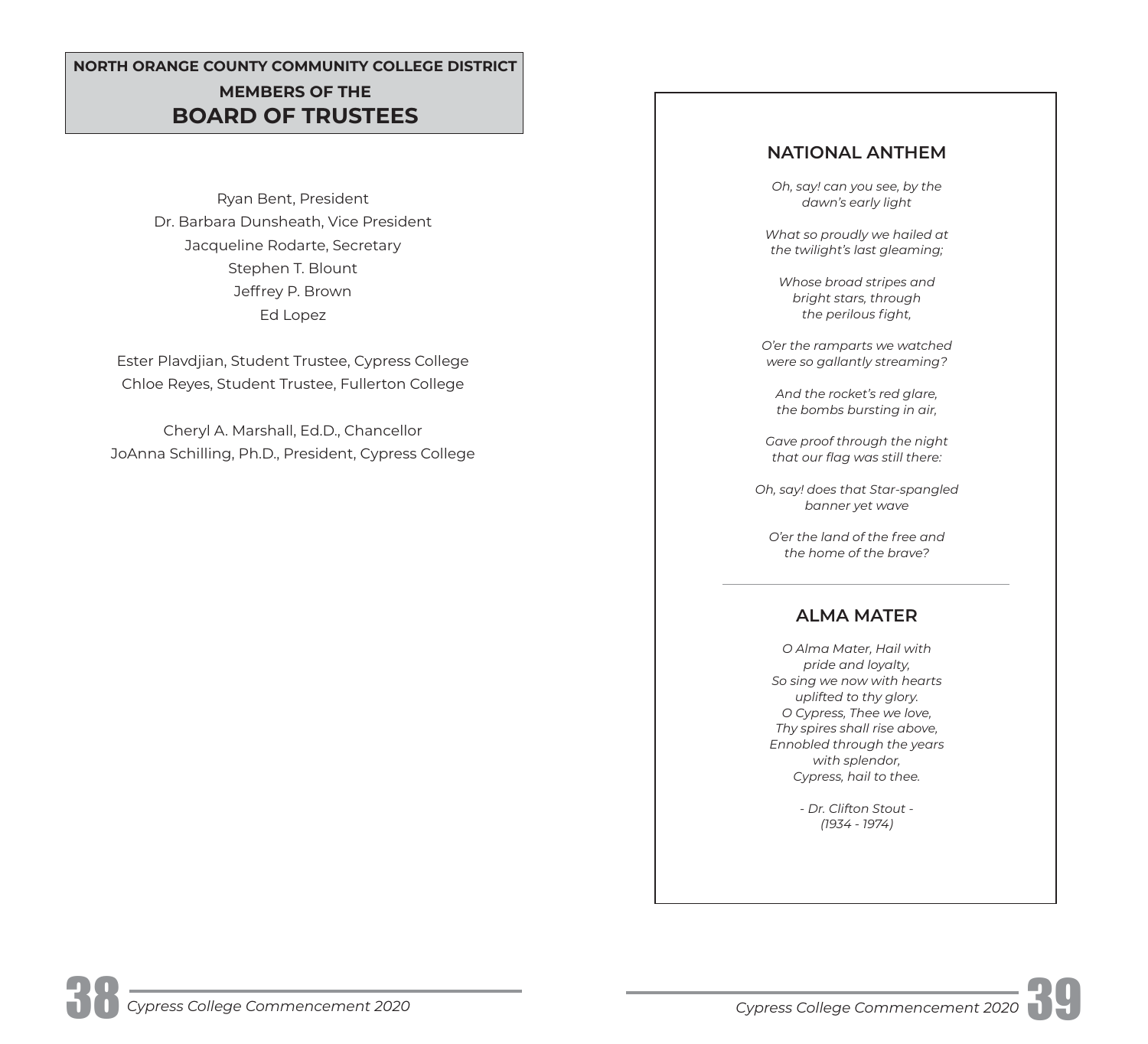Academic dress, which includes a gown, a hood, and a mortarboard cap, originated in the oldest universities and colleges. In fourteenth century England, the statutes of most colleges and universities forbade "excess in apparel" and prescribed the wearing of a long gown which provided warmth in the unheated buildings frequented by medieval scholars. The tailoring of gowns was strictly governed. In the early days of Oxford University, any tailor who departed from the authorized design of the gown, "even by a nail's breadth," was to be punished by the vice chancellor of the university or college. The four basic kinds of degrees awarded by the colleges and universities are the associate, the bachelor of arts, the master of arts, and the doctorate. The holders of those degrees are distinguished by their gowns and the hoods. The associate degree, awarded by community colleges, signifies completion of two years of specific work.

### **The Gowns**

Most academic gowns are black. The cut of the robe and sleeves, as well as the trimming, indicates various academic degrees. No trimmings are permitted on the gowns for the associate, bachelor of arts, or master of arts degrees. However, the gown worn by those who have earned their doctorate has a front facing of velvet and three bars of the same velvet across the sleeves.

### **Mortarboard Caps**

There is no general rule for the position of the tassel on a mortarboard. However, numerous institutions have required candidates to wear their tassels on the right side during commencement exercises and to shift them to the left side at the moment the degrees are conferred. This custom replaces individual hooding which was practiced many years ago and still remains in effect at some universities.

### **The Hoods**

Hoods fasten around the neck, drape over the shoulder, and fall down the back. Historically, hoods had several uses. They were used as a head covering; a cape; a receptacle for carrying books and other personal items; and as a bag to collect alms, since most medieval scholars were quite poor. Hoods are worn by those who have earned the master's degree or doctorate. The colors on the hood represent the field of study and indicate from which college or university the individual received the degree.

### **Cords**

### **SILVER – HONORS**

Honors: Indicates students who have maintained an overall grade point average of 3.3 – 3.74 during their college career.

### **GOLD – HONORS**

\*\* High Honors: Indicates students who have maintained an overall grade point average of 3.75 – 4.0 during their college career.

# THE MEANING OF ACADEMIC DRESS **THE MEANING OF ACADEMIC DRESS**

### **Sashes**

### **WHITE WITH BLACK TRIM — EOPS**

Students who participated in Extended Opportunity Programs and Services (EOPS) can be identifed by the white sash with black trim and the words "I am EOPS Strong." This sash celebrates their achievements as many EOPS students are the first in their families to attend college and graduate. Many will continue their studies as they transfer to four-year colleges and universities.

### **NAVY BLUE WITH GOLD — FUNERAL SERVICE**

The funeral service industry holds the completion of the Bachelor of Science in Funeral Service curriculum as a noteworthy achievement for licensed practitioners. The navy blue sash represents the student's hard work and commitment to academic excellence and advancement of their chosen profession — being of service while a client family grieves the tremendous loss of a loved one. The gold lettering signifies the highly held academic level that the funeral industry expects from our graduates.

### **BLUE WITH GOLD TRIM — GUARDIAN SCHOLARS**

Guardian Scholars are former foster youth who enrolled at Cypress College after being emancipated from the foster care system. This sash celebrates their academic achievement. Many Guardian Scholars are the first in their families to attend college and graduate. Many will continue their studies as they transfer to four-year colleges and universities.

### **BLUE AND GOLD CHORDS — CHARGER EXPERIENCE PROGRAM**

The Program is designed to encourage talent and ability in highly motivated students as they begin their academic studies and prepare to transfer to a four-year college or university. Students who complete the Charger Experience Program and meet all major transfer requirements will have priority consideration for admission to specific four-year institutions.

### **KENTE — LEGACY PROGRAM**

The Legacy Program is a one-year program open to all students who have a desire to learn about Black culture. The mission of the program is to increase graduation and transfer rates among the students enrolled. The courses offered in the Legacy Program are general education courses taught from the Black perspective and required for graduation and transfer. To accomplish these goals, there are five components to this program: English, ethnic studies, sociology, counseling, and cultural enrichment activities.

### **BURGUNDY — MORTUARY SCIENCE**

The Mortuary Science Program faculty have held the completion of the rigorous Associate in Science — Mortuary Science curriculum as a noteworthy achievement. The burgundy sash represents the student's hard work and commitment to academic excellence. The gold lettering signifes the highly held academic level that the funeral industry expects from our graduates. The program's medallion has the Mortuary Science logo engraved on the front with the name of the award inscribed on the back. There are seven awards selected by the faculty which have been created to honor academic and industry excellence in memory of past alumni and instructors. The burgundy ribbon and gold lettering match the sash.

### **WHITE — NURSING**

The Cypress College Nursing Program educates students for patient/client services in a variety of healthcare settings. At the satisfactory completion of all courses and the specifed general education requirements at Cypress College, the individual will receive an Associate in Science degree and will be eligible to write the Registered Nursing State Licensing Examination. The white sash represents the nursing feld and the royal blue "RN" letters represent one of Cypress College's school colors.

### **SERAPE — THE PUENTE PROGRAM**

The Puente Program is a university transfer program open to all students interested in celebrating the Latino experience while taking English and counseling courses needed for graduation and transfer. Co-sponsored by the University of California Office of the President and the California Community College Chancellor's Office, the mission of the one-year program is to strengthen students' academic success through three main components: English, Counseling, and Mentoring. Puente: Creating Leaders for California's Future.